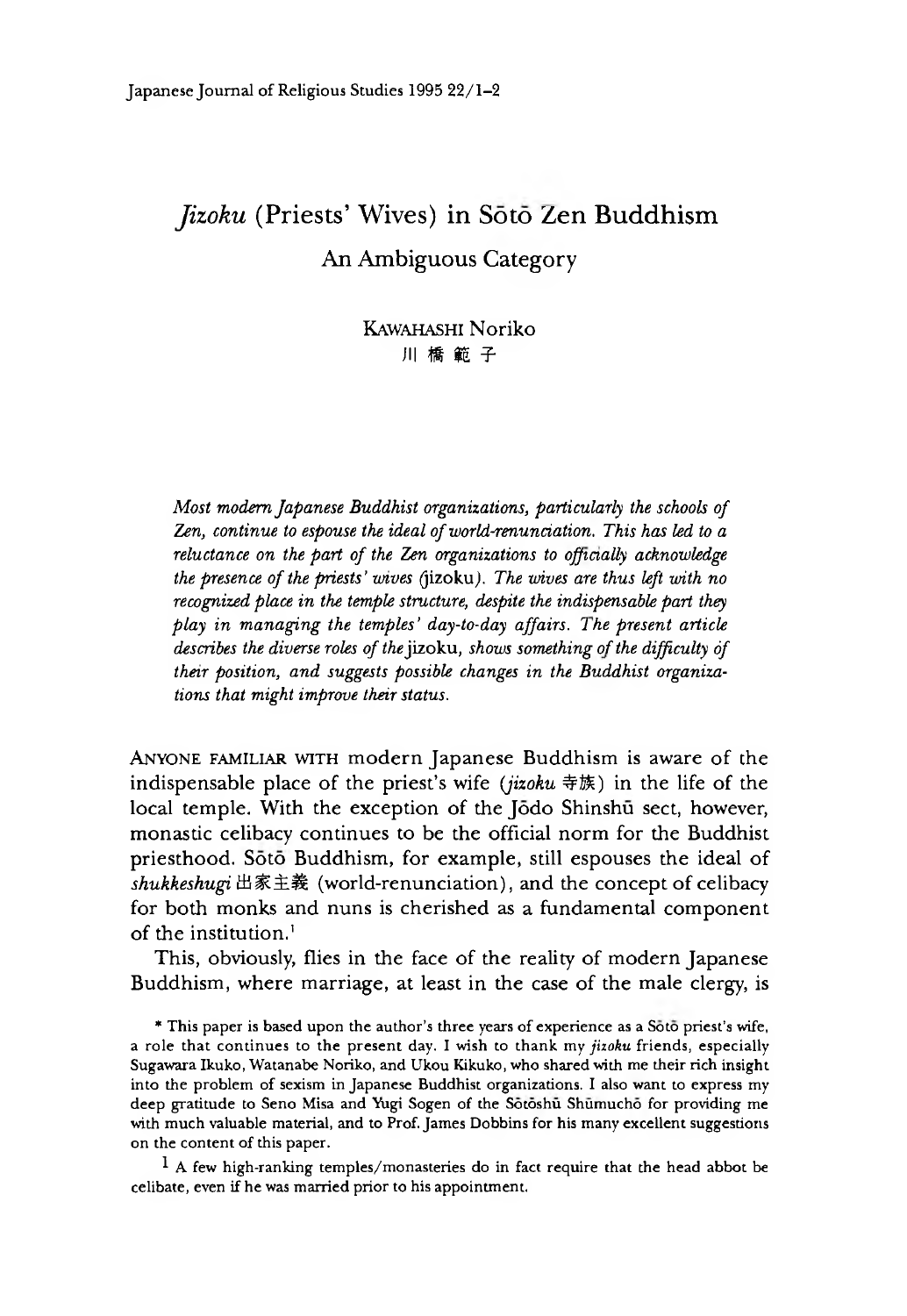now taken for granted.<sup>2</sup> An interesting survey conducted by the administrative headquarters of Sōtō Buddhism (Sōtōshū Shūmuchō 曹洞宗宗務庁) shows that only five percent of the parishioners preferred the celibate monk to the married monk, and that the vast majority were either explicitly in favor of clerical marriage or indifferent to the question.3 The Buddhist clergy, nonetheless, seems to be averse to the official acknowledgement of clerical marriage. One striking indication of this is the absence in the past of any mention of *jizoku* as a category in the Soto Constitution *(shuken*宗憲).

### *The "Illegitimate"Jizoku*

Buddhist priests were granted the right to marry well over a century ago, when in 1872 the Meiji Government issued the *dajokanfukoku* 太政官布告. It was not until the spring of 1995 however, that the *jizoku* was accorded an official position in the sect with the adoption of an amendment to the Sōtō Constitution.<sup>4</sup> In the previous Sōtō Constitution both the priest *(soryo*僧侶) and the parishioner/supporter *(danshinto* 壇信徒) were present as categories, but not the *jizoku.* Thus until quite recently the priest's wife lacked a legitimate place in the sect's most fundamental set of rules.<sup>5</sup>

It is only recently that Soto Buddhism has begun to pay attention to the loosely defined status of the *jizoku.* In 1991 the former president, Otake Myogen, adopted as his platform "human rights, peace, and the environment." Under his leadership, the New Research Group for Doctrinal Studies (Gendai Kyōgaku Kenkyūkai 現代教学研究会) established a subgroup specifically to discuss the disadvantageous and ambiguous status of the *jizoku*.<sup>6</sup> Although the discussions touched on many important issues, their tenor suggested that what most concerned the chairperson was reconciling the troublesome category

*°* The sect has been working on the overall revision of the constitution and other regulations since 1986

 $6$  The subgroup consisted of eight researchers, of whom only two were female: Kuroda Zuio and Nakano Yushin, both ordained nuns.

 $2$  More than eighty percent of the male clergy was married as early as the Taisho era  $(1912 - 26)$ .

 $3$  Seventy-three percent preferred the married monk, while the remainder gave no response. See ODAWARA 1993, pp. 93-94.

 $<sup>4</sup>$  The amendment, adopted as Article 32 of Chapter 8 of the Sōtō Constitution, reads:</sup> Those who are not priests, but believe in Soto Buddhism's teachings and reside in the temple, are called *jizoku."* The deceptive nature of this amendment will be discussed later, but mention should be made here of the fact that the term *jizoku* can apply to priests' daughters as well as priests' wives. It is, moreover, logically possible to extend it to cover a nun's husband and children as well, although the practice of marriage for nuns is not widely accepted.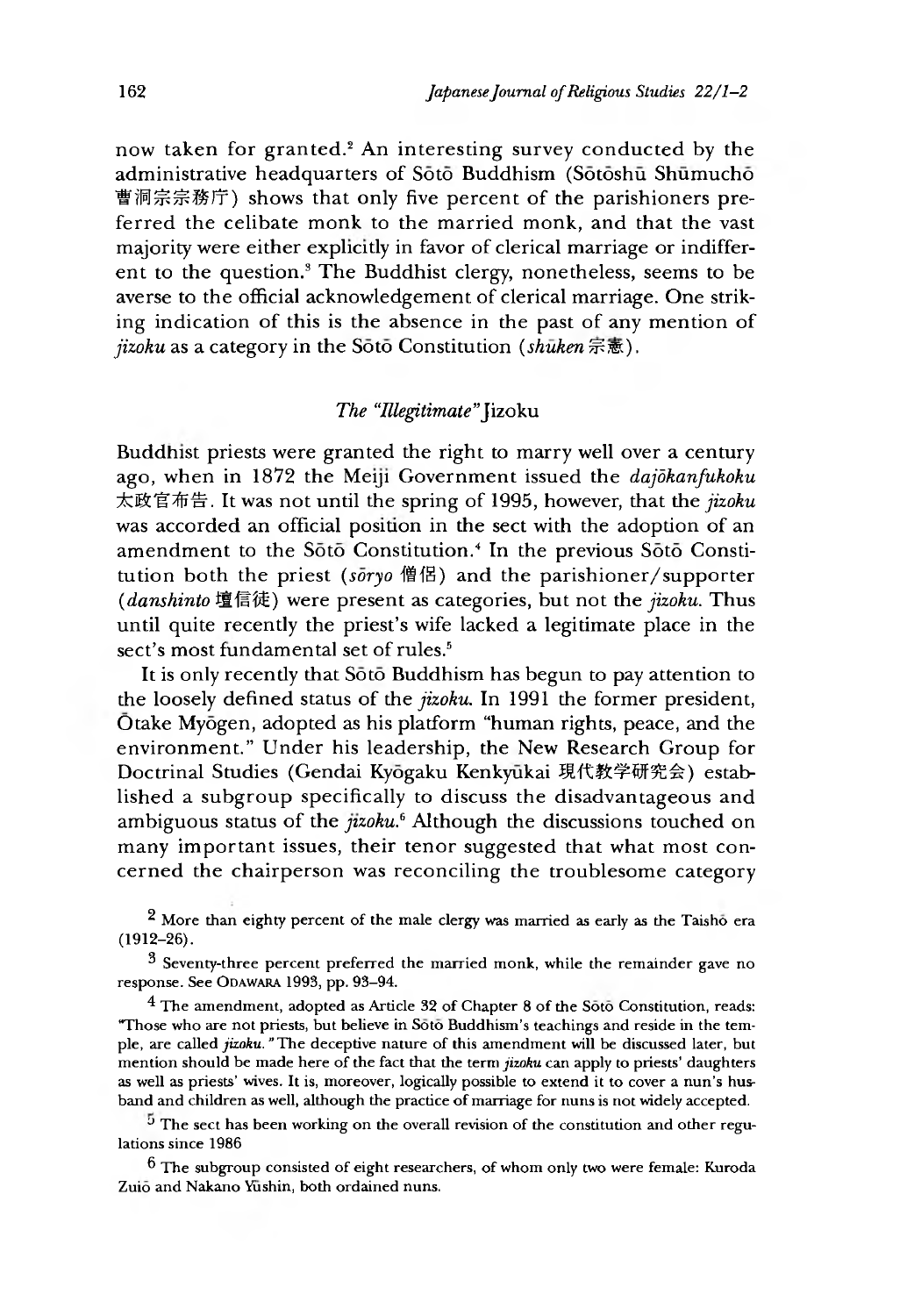$jizoku$  with orthodox Buddhist doctrine (GENDAI KYOGAKU KENKYŪKAI 1993, pp.  $1-67$ .<sup>7</sup>

At issue was whether to define the *jizoku* as part of the laity or as part of the clergy, for the temple wife is a bit of both. An attempt was made to resolve this categorical ambiguity through use of the term *upavasa,* a concept borrowed from classical Indian Buddhism and ordinarily translated into Japanese as *gonjunyo* 近住女. The category *upavasa* is rarely included in the Buddhist order, which is usually considered to comprise the four categories of monk (*biku),* nun (*bikuni)*, layman *(ubasoku)* and laywoman *(uba'i)*. Upavasa is a fifth division that stands somewhere between nun and laywoman; the word literally means "women who live close" to the sacred path, and refers to the exceptionally devout group of laywomen who choose to spend a certain period of time in the monastic order. This fitth category was considered applicable to the state of *jizoku,* and suitable as a basis for defining the status of the modern priests' wives. However, the members of the subgroup saw the concept of *upavasa* as an anachronism that served only to obscure the problem. The rejection of this proposal was indicative of the difficulties involved in finding a suitable place for the *jizoku* within orthodox Soto Buddhism.

Although the Soto sect, as an institution that espouses the principle of world-renunciation, has carefully evaded references to the question of clerical marriage in its Constitution, it does nevertheless possess various rules either binding on *jizoku* or providing them some form of protection and benefit. The documents these rules appear in are known as *kitei* (規程; regulations). Let us take a look at what kind of norms the *kitei* prescribe for the *jizoku.*

## *The Ambiguous jizoku*

The Soto Regulations for the *jizoku* (Sotoshu jizoku kitei曹洞宗寺族規程), promulgated in 1952, define the role of *jizoku* as follows:

The *jizoku* must endeavor to *assist* the priest *(jushoku* 住職) in furthering the prosperity of the sect, raising the successor [of the temple], and enlightening/teaching the parishioners. (Italics mine) $8$ 

1 The New Research Group for Doctrinal Studies has been engaged in this project since 1989. Initially there were no female representatives included in the group.

8 *The Bukkyd Times* (15 May 1992) has published a survey of the policies of twelve Buddhist organizations regarding the status of *jizoku.* All but two of the organizations mention the obligation of the *jizoku* to cooperate with the priest as an assistant. The Soto organization's norm enjoining the *jizoku* to raise and educate the successor is not present in the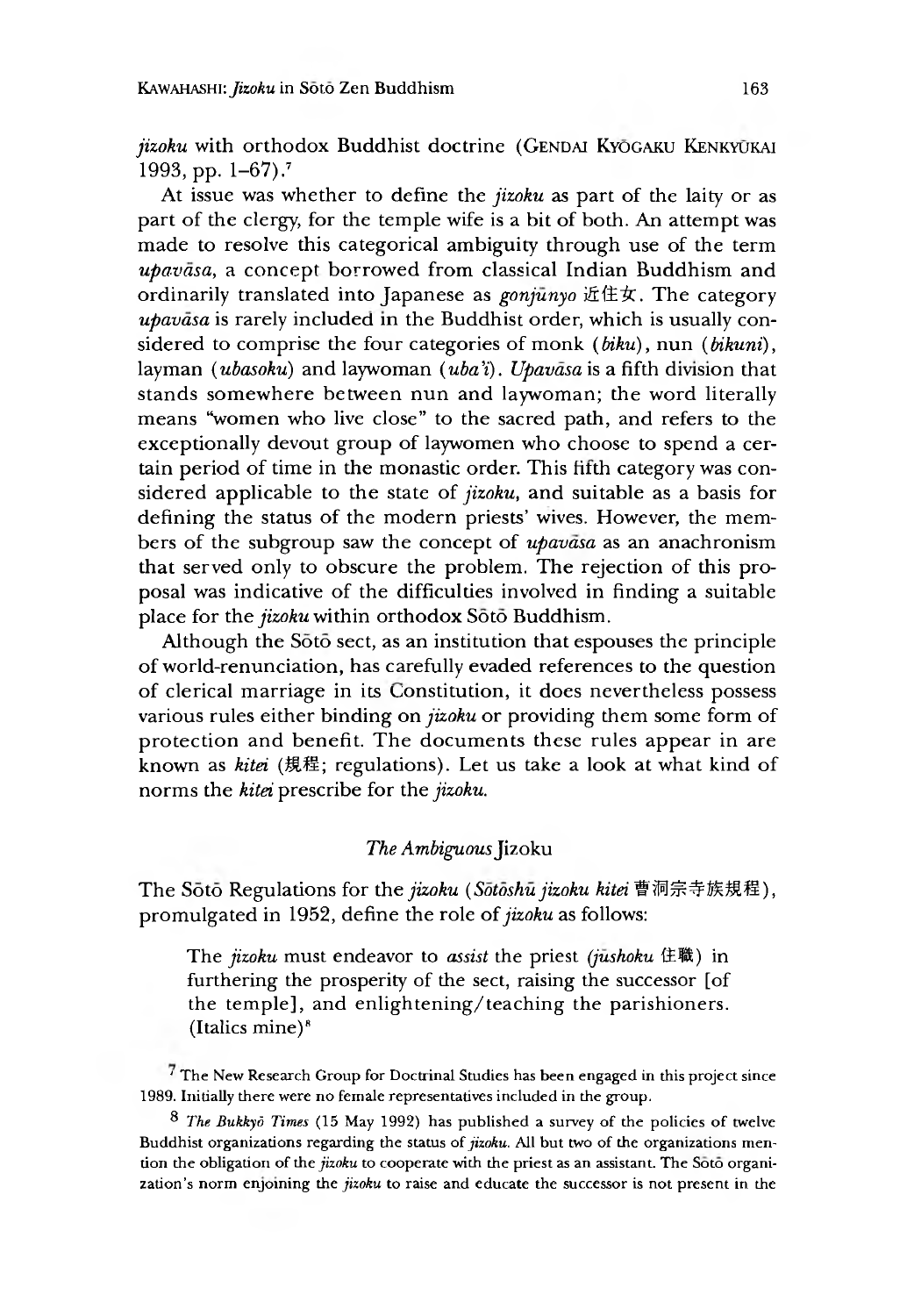The vagueness of this regulation is immediately apparent. It is neither clear what the role of assistant *(hosa* 補佐〉might entail, nor how the word enlighten/teach ( $ky\bar{o}ka$ 教化) is to be defined. Before proceeding to a detailed discussion of the problematic nature of this regulation, I would like first to briefly sketch the social background that necessitated the involvement of *jizoku* in temple activities.

Even at the end of the Meiji era nearly all clerical marriages remained legally unregistered.9 *Jizoku* were common-law wives, so to speak, and therefore excluded from the public dimension of temple life. During World War II, *jizoku* were on some occasions expected to play the role of surrogate minister, performing rituals and preaching to the parishioners in place of the priest, many of whom had been drafted into the military.<sup>10</sup> It was, however, the postwar land reform that finally led to a more permanent role for *jizoku* by drastically altering the mode of subsistence for the majority of temples. The land reform took away from some eighty percent of Japan's temples the farmland on which the temple's finances had formerly been based. Thereafter, except for a few privileged temples, the priests were obliged to take up jobs in addition to their temple duties in order to support themselves and their families. The absence of the priest led to an increased need for the wives' help in managing the temple (TANABE 1975, pp. 4-6). Thus the Soto institution, which had in effect ignored the priests' abandonment of celibacy, was now faced with the hard fact that the temples in their organization could no longer do without the *jizoku* as a supplementary labor force.

The year 1976 witnessed a turning point in the institution's position on the *jizoku,* where a new perspective was announced at an assembly of *jizoku* representatives held at one of the sect's head monasteries. In his opening address, the president, Tanabe Tetsugai, referred to the statement in the Soto Constitution's tenth article that "the missionizing activities of the sect must be carried out by every member of the sect," and encouraged the *jizoku* representatives to come to the forefront and actively promote the sect's teaching *(kydka)* activities (Tanabe 1976, p. 5). The headquarters subsequently started a new educational and training program with a trimester correspon-

regulations of most other organizations. One does find, however, a norm stating that the *jizoku* must endeavor to practice the faith of the sect in such a way so as to become a paradigm for the parishioners.

 $9$  My husband's grandmother, who married and moved into the temple at the beginning of the Showa era, is in fact the first *jizoku* whose marriage was legally registered in the approximately 450-year history of our temple.

For a concise overview of the Soto institution's policies regarding the *jizoku,* see UCHINO 1987.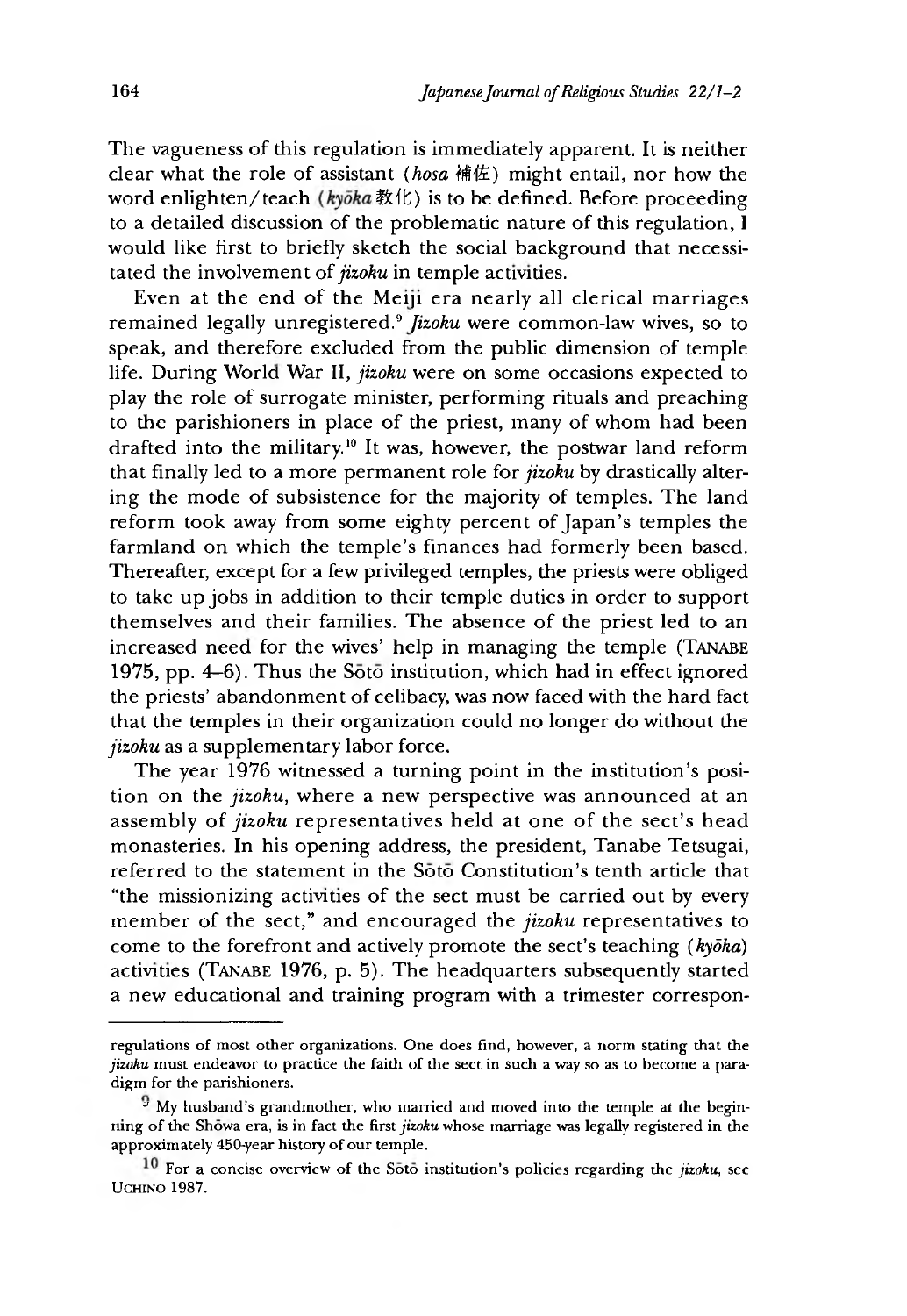dence course and a three-day seminar aimed at reinforcing the wife's role as missionary. Upon successful completion of this program she was given the license of subteacher.

This, however, did little to alleviate the aforementioned ambiguity in the assistant role assigned to the *jizoku*. This ambiguity causes problems for both wife and priest, since neither side has a clear understanding of the extent to which the *jizoku* is either obliged or entitled to participate in temple activities.

There is also the question of the specific activities in which the *jizoku* is to assist. The institution is not clear on this point, either. In reference to the regulation defining the duties of the *jizoku*, quoted above, a representative of the headquarters stated that there are three possible ways a *jizoku* might participate in the teaching activities of the temple: 1) by holding a position identical to that of the priest, including that of officiant in various rituals; 2) by performing a role similar to that of *fukujushoku* 副住職 (subpriest as opposed to chief priest) and actively teaching; 3) by serving a more limited, secretary-like role in which she merely provides backstage services. Given these three choices, the second was designated as the most desirable. The first option, in the view of sect officials, is not only unacceptable but unrealistic, since the *jizoku* are not ordained. The third option, which reflects the conventional role of the *jizoku,* is no longer considered suitable in the face of rapid modernization and urbanization (SOTOSHU SHUMUCHO KYOGAKUBU 1975, pp. 8-11).<sup>11</sup>

The implications of the subpriest's role described in the second option are however, far from clear. At a national meeting of *jizoku* representatives twelve years after the above statement was made, the president, Kuwabara Bison, admitted that the status of the *jizoku* is so loosely defined that no one is really sure how they are supposed to carry out their "supplementary" teaching activities (1987, p. 30).

Some observers suggest that the institution may deliberately be defining the role of the *jizoku* in ambiguous terms so as to keep their status unclear. By taking advantage of the ambiguity of the language, the institution can freely assign any meaning to the norms and regulations pertaining to the *jizoku*'s role. For example, during the opening address at a regional study seminar for the *jizoku* held in Nagoya in 1993, a priest affiliated with the sect's educational center stated that the *jizoku* are entitled to perform missionary activities as assistants *{hosa)* to the priest and suggested that one of the best possible ways

<sup>11</sup> Ah almost identical statement is found in the textbook for the correspondence course designed for the *jizoku.*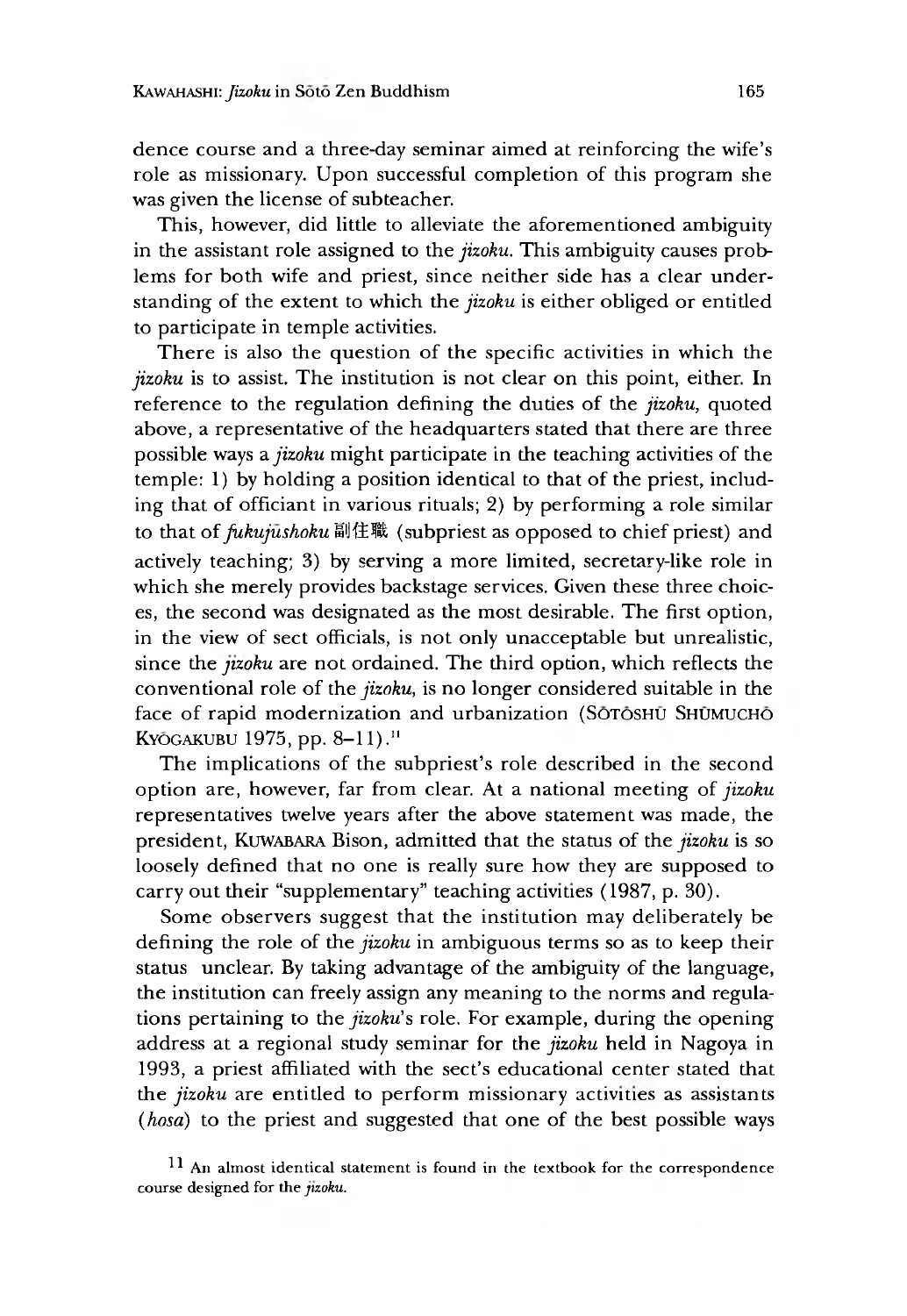for them to perform such activities was by cleaning the temple. The *jizoku*'s role as an educator is thus presented as roughly equivalent to that of a janitor, and quite different from that of a priest. This is but one example of the often arbitrary interpretations given to the terms *hosa* and *kydka,* I will return later to the inherently gender-specific assumptions made by the institution concerning the nature of the assistant's teaching role.

Another obstacle to full participation in temple activities by the *jizoku* is the fact that so much is left to personal initiative. The institution expects them to rely on their own resources *{jiriki* 自力〉in establishing a career as an educator or missionary ( *Sotoshu Shumucho KYŌGAKUBU* 1976, p. 39). If the individual *jizoku* fails to establish her place in the temple as a teaching agent, it is assumed that this is entirely due to her own lack of ability or effort.

The institution's policy toward the *jizoku* appears almost deliberately designed to place them in a "double bind."12 The institution seems to be saying, "Be a good missionary, but know that you are incapable of becoming one." There are other examples in which the institution's seemingly liberal and cooperative policies toward the *jizoku* are belied by their actual implementation. Needless to say, the ideal image of the *jizoku* as presented by male priests is often in conflict with the emotional and behavioral reality of women living in modern Buddhist temples.

#### *Construction of the Ideal Jizoku Woman*

No matter how vaguely the *jizoku's* role may be defined, from the Soto institution's point of view the position is in itself a "full-time occupation" (SOTOSHU SHUMUCHO KYOGAKUBU 1976, p. 40). The *jizoku* is a full employee of the temple, serving as assistant to the priest in matters of management and maintenance; these women face all of the problems connected with the balancing of a career and domestic duty that confront the working woman in contemporary Japan. The problem that faces the "double-career woman," as explained by Takie S. Lebra, is that a woman's career role is separate and distinct from her domestic role. The woman tries to be a perfect professional as well as a perfect wife and thus assumes too many responsibilities, giving rise to doubt and guilt regarding the compatibility of the two sets of demands (LEBRA 1984, pp. 247-52).

<sup>&</sup>lt;sup>12</sup> The "double bind" is a situation in which a person is placed in a position where no matter what s/he does, s/he loses. See the pioneer work of BATESON (1972).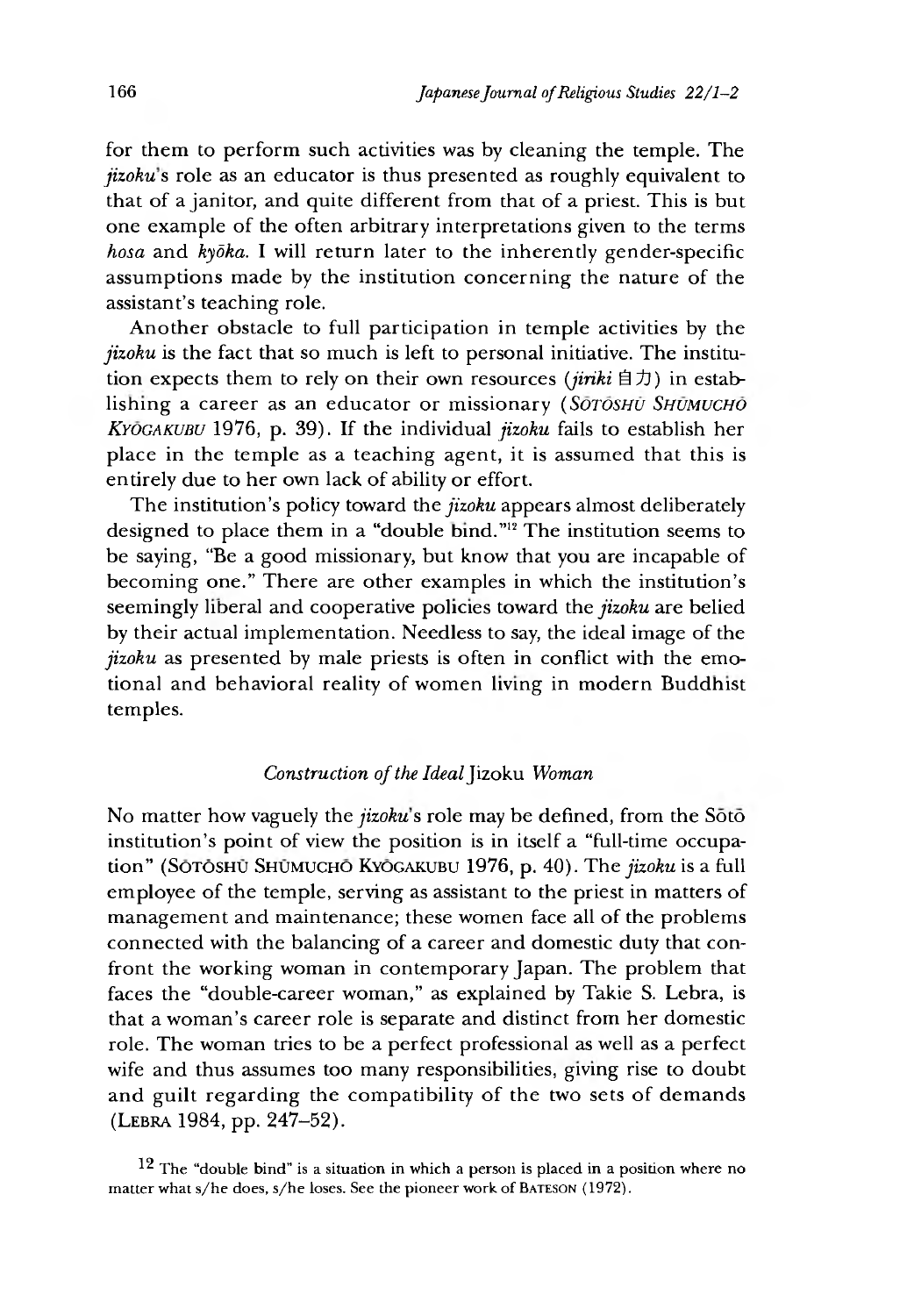On the basis of this depiction, I propose that *jizoku* must deal not with a double role but with a triple one. *Jizoku* are expected to fulfill not only the roles of temple employee and temple wife, but also a third role unique to *jizoku:* raising the successor to the temple *{jushoku no kokeisha no ikusei*). Although hereditary succession to the Buddhist priesthood is now the norm in Japan, so that the successor is almost always the *jizoku's* own child, the Soto institution seems to regard the raising of the successor/disciple as something distinct from ordinary child-rearing (Tanabe 1975, p. 4). The institution has several times stressed that the *jizoku*'s motherly role is indispensable in the nurturing of successors to the Dharma. To explore these expectations further, I will analyze the "cult of motherhood" revealed in the sermons of several priests.13

#### *Cult of Motherhood*

Motherhood is, needless to say, a cultural construct, since a wide variety of cultural meanings may accrue to the biological fact of having a child. Even motherly love, which may appear universal in its significance, needs to be interpreted within each culture in order to acquire relevance. In a comprehensive survey of Japanese motherhood, Lebra states that one of its striking characteristics is that the Japanese mother is intensely filiocentric, as manifested by the sense of inseparability between her and the child. Lebra believes that this filiocentric identity results from the strong role investment in motherhood found in Japanese culture (1984, pp. 161-66).<sup>14</sup>

It is often pointed out that the Japanese woman enjoys a relatively high status within the domestic sphere as long as she fulfills her role as mother and wife.15 The question can then be raised as to how the Soto institution utilizes this culturally-aided conception of motherhood in preaching to *jizoku.*

First of all, mention must be made of the fact that the Soto Constitution specifies that the priest *{jushoku)* must raise the disciple. It seems, however, that in nearly every case it is the wife and not the

<sup>&</sup>lt;sup>13</sup> It is beyond the scope of this article to trace the intricate symbolic meanings attached to the role of motherhood in Buddhism, such as the representation of the feminine principle of wisdom as being the mother of Buddhahood.

<sup>&</sup>lt;sup>14</sup> Lebra also indicates that Japanese motherhood has its own dark side resulting from the heavy constraints placed on it. For example, the double suicide known as *boshi shinju* 母子心中(inother-child suicide) is apparently related to the nature of the intense motherchild bond that is rather characteristic of Japanese culture. See LEBRA 1984, p.164.

<sup>15</sup> For example, see TANAKA 1987.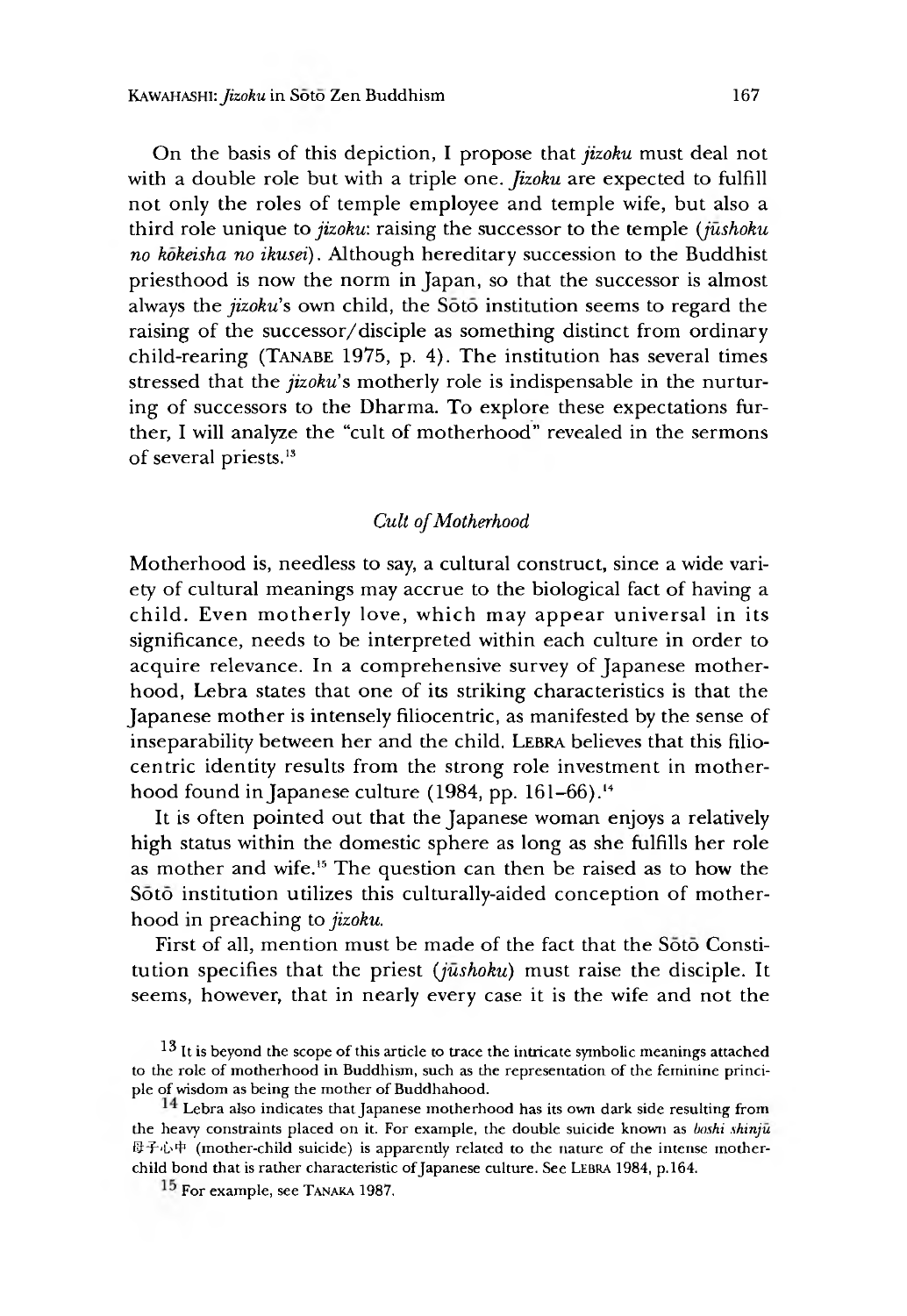priest who is held responsible for educating the child to become the next priest. The following passage exemplifies this point.

Whether or not one becomes a good religious specialist is largely dependent on one's character, so we may ask what constitutes that character. There are two things that are absolutely clear: One's character is not predetermined, and that character, whether good or bad, is determined in childhood. This is why mothers have an exceptionally important role....Our sect has a rule that one must be over ten years old in order to be ordained. The pre-ordination period, however, is the most important for the education of a good disciple, and if it is true these days that children raised in the temples are not performing well, it must be because their early childhood education has not been properly handled.... It is said that children are always watching their mother.... Motherly love is the most precious treasure women have. For you, the *jizoku* mother, however, this is not enough, since you must raise not an ordinary child but the disciple of the temple…. Therefore the *jizoku* mothers must have deep religious faith. It is entirely up to the mother's piety whether or not the child grows up to be a good priest. Therefore, the raising of the disciple is not a matter of technique, but a matter of each individual mother's piety. (SOTOSHŪ SHŪMUCHO KYŌGAKUBU 1975, pp. 20-26)<sup>16</sup>

In another sermon, given by a high priest from one of the two head Soto monasteries, we see the following denunciation of *jizoku* who fail in the performance of their expected motherly role:

The best teacher at home is the mother, You know very well that if a student drops out of school, it is a dishonor to the teacher. If you have more than one male child and none of them become a priest, you are just like the bad teacher I have just described. I think anyone who wants to marry into the temple should have to go through a kind of qualifying exam,

(KIZAKI 1983, p. 19)

One can only wonder why the Soto organization would suggest that the development of the disciple's religious character is totally dependent upon the mother. It would seem self-evident that the priest, as father of the disciple and husband of the *jizoku,* should be held responsible for his share of the parenting. Moreover, if *jizoku* are to serve as assistant priests, as the institution desires, it should be clear

Nearly identical discourse can be found in the textbook for the *jizoku* training correspondence course, which is still in use.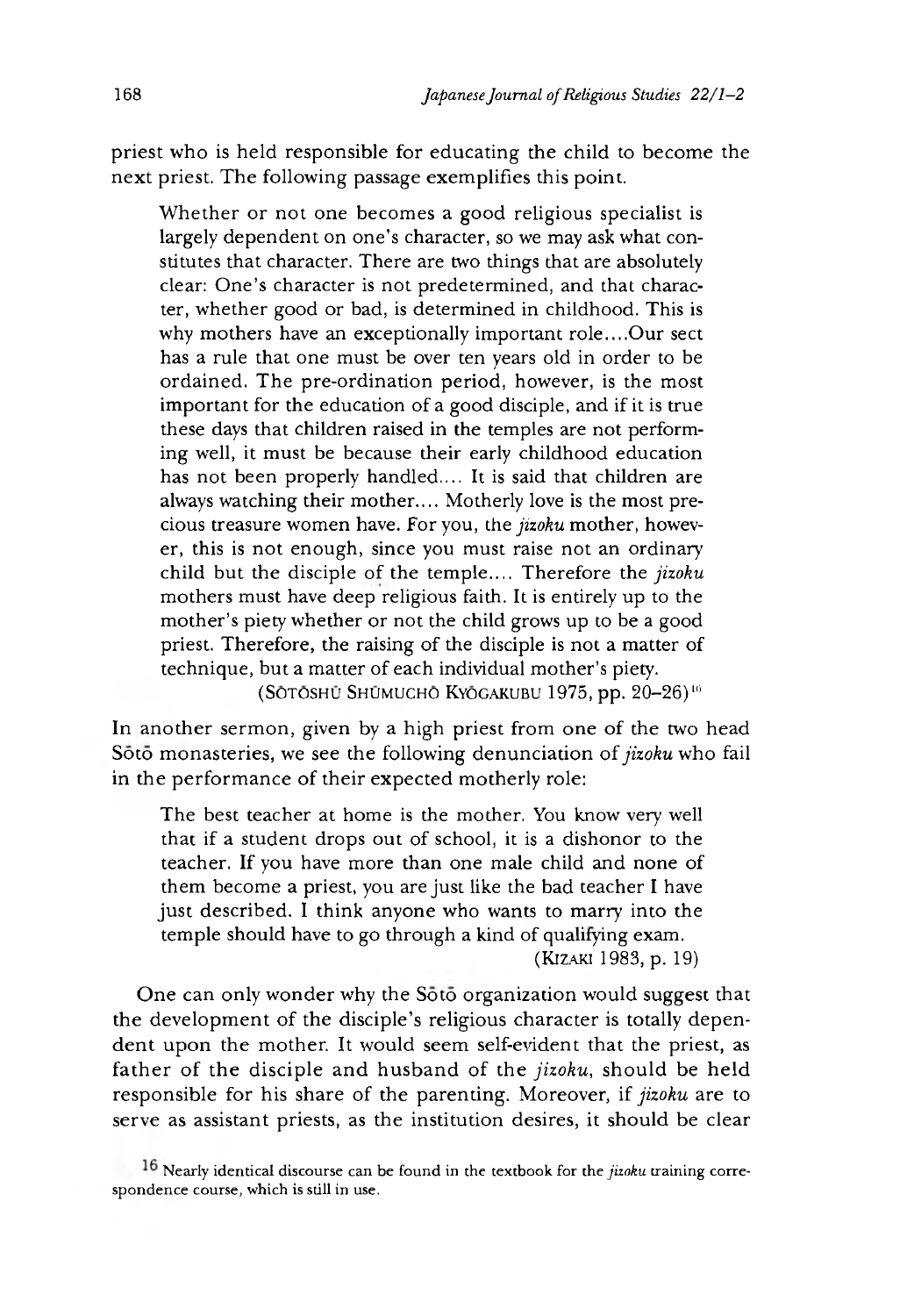that they cannot bear the full load of domestic duties as well.

Apart from this, however, it seems highly doubtful that the institution is truly convinced of the centrality of the *jizoku's* role in raising good disciples. For example, the Soto sect's census *(Sotoshu shusei sogochosa* 曹洞宗宗勢総合調査),conducted every ten years, directs all its questions concerning disciples to the priest; the *jizoku* are asked only about their own educational background, place of birth, job record, and so on(TARAO 1985).<sup>17</sup>The child-raising responsibilities with which the *jizoku* is charged seem to bring no concomitant benefits—they guarantee her no authority and bring only criticism upon her if she fails to carry out her duties in a manner acceptable to the sect.

The cult of motherhood is used in other ways to discriminate against female members of the organization. At the seminars the sect headquarters provides for the *jizoku* the lecturers often employ the cult of motherhood in a derogatory way that seems to reduce the role of women to biological procreation. The following is an example from the talk of one of the lecturers.

If you think that men and women are equal, then you're a big fool. Do you think that I am capable of bearing a child like my wife? Of course not! The priest is a human being, just like the wife is a human being, but there is a distinction *(kubetsu*  $\boxtimes$ 別) between men and women. Have any of you read the Japanese Constitution? I guess not. If you read it carefully you wouldn't maintain that men and women are equal. The constitution says that both men and women have human rights, but this does not mean that they are equals, because men and women are fundamentally different *(ishitsu* 異質)and distinct. So we don't have equality here—all we have is distinction.

 $($ ITO 1987, pp. 8-9 $)$ 

In another sermon, after a similar argument, it was maintained that the human rights of women are grounded in their reproductive functions, and that this is a privilege that women must cherish. This sermon was concluded with the sincere wish that the *jizoku* devote themselves to the raising of the disciple, even at the risk of their own lives.<sup>18</sup>

 $17$  I have presented a similar critique of the institution's policy toward the *jizoku* in the official bulletin of the Soto sect. See KAWAHASHI 1994a.

This sermon was delivered on 19 January 1995 at a seminar in the correspondence course for *Soto jizoku* held at the headquarters in Tokyo, and was part of a session on teaching and management in the temple. In the following section I will from time to time make further reference to the sermons of this lecturer as the focus of my criticism. This is not only because I myself was present for the lectures and am thus able to report accurately on their content, but also because the lecturer is regarded within the Soto organization as sympathetic to women. For a poignant critique of the lecturer's political bias, see NAKANO 1995.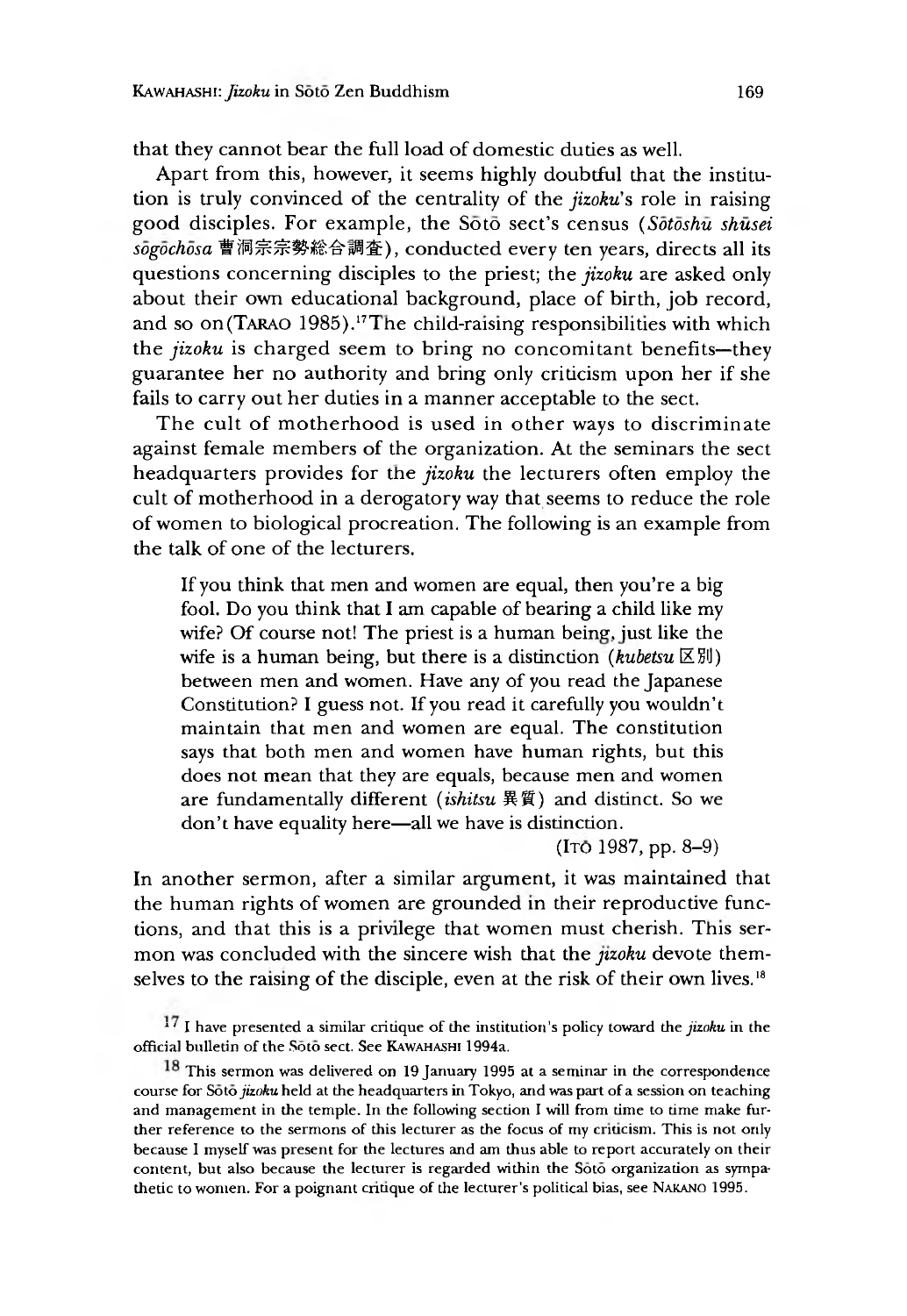The implicit ideology of this sermon is a kind of biological essentialism that defines the woman's role as that of childbearer. The talk exalts motherhood as a woman's most essential virtue, but the discriminatory nature of the statement is obvious. The sentiments expressed indicate a lack of awareness of the conceptual distinction between socially constructed gender and biologically given sex. Nor is this the only categorical conflation exhibited here. Equality is confused with homogeneity in an argument that uses the biological heterogeneity between men and women to justify social discrimination and inequality *(sabetsu* 差別) in the guise of "distinction" *{kubetsu).* This type of discourse reduces and limits the *jizoku*'s primary role to that of procreator and caretaker of the disciple.

#### *The Hierarchized* Omote/Ura

We have just seen that one of the elements of the *jizoku*'s triple role is intertwined with an essentialist understanding of motherhood. What about the *jizoku's* role as the temple assistant?

Japanese society is known for its support of role polarization between the two genders. The principle of role specialization or division of labor normally assigns the public sphere (*omote*, the "front") to men and the domestic sphere *(ura, the "back")* to women. These two roles are held as complementary, but in fact they are not equal in status. Role polarization of this kind entails gender asymmetry. Lebra states that

the structural embeddedness of sex roles stabilizes and rigidifies the sex-based hierarchy. Social structure as a whole dictates that women be inferior, submissive, more constrained, and more *backstaged* than men.

(Italics mine; LEBRA 1984, p. 301)

This characteristic of Japanese society is intensified in Buddhist organizations. We have seen that the institution prescribes the role of assistant for the *jizoku.* This institutional prescription again shows a deliberate confusion of sex and gender in the sense that biologically given characteristics are construed as essential determinants of social abilities and roles. In brief, the institution has assigned the role of assistant to the *jizoku* in order to mobilize them for "backstage" services *(urakata裏方).*

In almost all cases, the *jizoku* are encouraged to stay offstage. One popular analogy appearing in many sermons is that the priest is to the wife as the jacket is to its lining. The priest, in other words, plays a public role while the wife stays in the background complying with the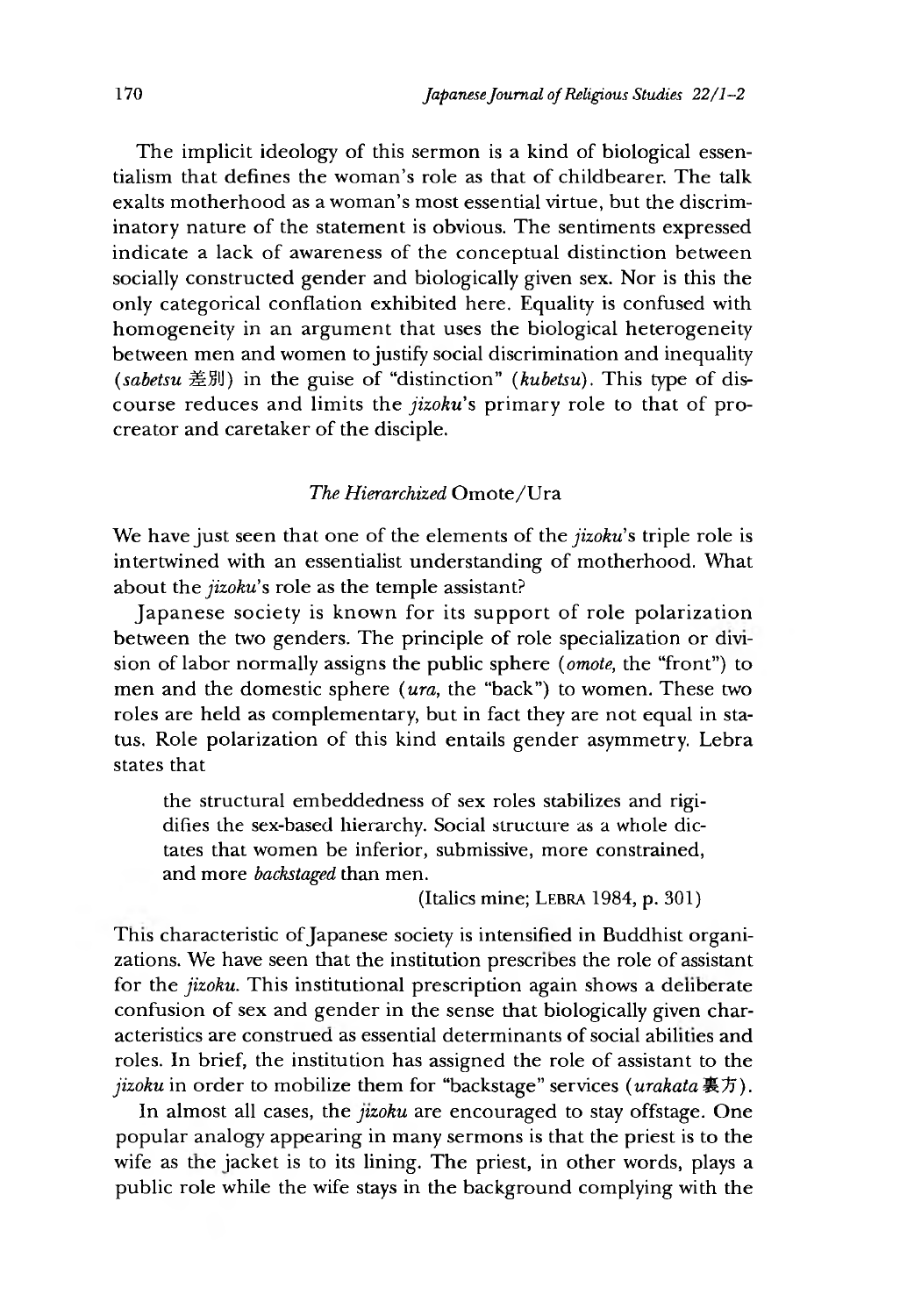priest, just as the lining must always fit the jacket.19 One lecturer, for example, repeatedly stresses that the priest is the primary teaching agent and the *jizoku* should maintain a less public role.

Before the end of the Meiji era the *jizoku* did not even exist. Then in Taisho, the *jizoku* started to live in the temple and help the priest. In Showa, the *jizoku* were allowed to take correspondence courses and get a license. They even appear in the temple's main ceremonial hall now. What do you think will be next? How far do you want to go? The next place for you to go is outside the temple gate. If you go too far in making public appearances, however, you won't be appreciated any more. Just be careful!

^ (Ito 1992, p. 58)

The same lecturer explicitly states that the priest is the only agent capable of teaching *(nokesha* 能化者; Ito 1992, p. 59). It seems to me that statements of this kind implicitly assume the existence of an ontological disjunction between the respective abilities of the male and the female to enlighten others. This view, which appears to be shared by many others in the institution, is used as a justification for relegating the *jizoku* to "backstage" services and the management of such miscellaneous chores as taking phone calls, weeding the gardens, serving tea to the parishioners, and so on.

Most priests do, in fact, bear their share of such custodial tasks as weeding the gardens and cleaning the ceremonial halls, but, interestingly, the sectarian headquarters stresses only the responsibilities of the wife in such work. This would seem contrary to the Zen Buddhist worldview, which is well known for assigning religious meaning to the activities of everyday life. Why is it, then, that only the female members of the organization are held responsible for carrying out these tasks? I suggest that it is the ambiguously prescribed status and role of the *jizoku* described earlier that allows the institution to assign a femalespecific nature to this "backstage" service.<sup>20</sup>

The institution's preoccupation with keeping the *jizoku* offstage is further expressed in their attempt to distance them from responsible social roles and organized power. This is demonstrated by the following passage in a sermon delivered by a popular Soto preacher.

 $19$  For example, see Ito 1987, p. 47. Another analogy I have heard is that "the frame is to the picture as the wife is to the priest," meaning that if the frame is superior to the picture, the picture does not look that good.

 $^{20}$  In Jōdo Shinshū Buddhism too, the *bōmori* 坊守 ("priest's wife" in Shin parlance) are expected to supply "backstage" services. MINAMOTO Junko questions this widely accepted practice and proposes that more wives should protest against this custom (1982, p. 36).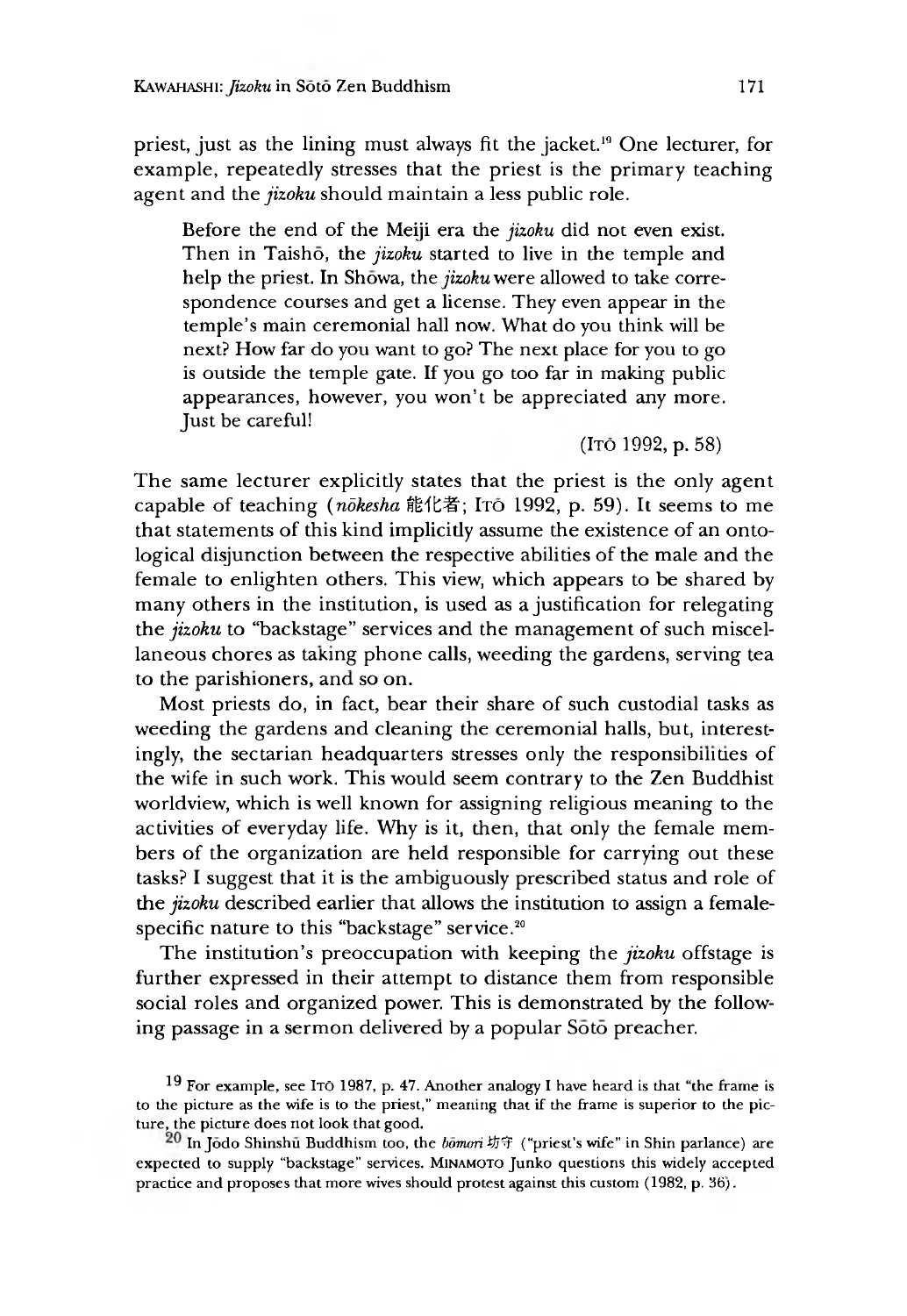I'd like to give you my idea on the *jizoku*'s social role, to see whether or not social participation means one needs to become a leader.... When you hear the words "jizoku's social responsibility," you may immediately think of some of your *jizoku* friends who, for example, teach piano or the tea ceremony, or who have taken a leadership role as representatives in the community's Women's Association. I find this a one-sided view, however. I don't think that one must become a leader in this sense to fulfill one's social responsibilities. Taking a leadership role is not the only way to participate in society. I believe that sometimes a role that is modest and reserved has a real importance for society, although not many people may take notice of it.

(UEMATSU 1981, pp. 21-22)

It can be argued that the intentions behind this statement are good, but there is no doubt that it discourages the *jizoku* from playing a public role in society. The institution seems inordinately concerned about the *jizoku* overstepping their assigned boundaries, and thus attempts to limit the range of activities open to them to the nonpublic sphere.

In order to accomplish this, skillful rhetoric has been employed to stress the complementarity of *omote* and *ura,* or the nonhierarchized relationship between the two. The two aspects are hardly seen as equal in value, yet we often hear such flattering remarks as, "It is the priest's wife who is actually in charge of the temple," or, "The temple's wellbeing is after all up to the priest's wife." Both remarks are based on the assumption that, although the *jizoku's* "backstage" role may not appear as important as the public role of the priest, she nonetheless possesses considerable authority and power. In this kind of discourse the *jizoku* is seen as the "domestic matriarch" whose role is complementary to the priest's role of "on-stage patriarch."

"Domestic matriarch" and "on-stage patriarch" are terms that have been coined by Lebra to describe the husband-wife relationship in Japan, Japanese housewives in general possess considerable control of—as well as responsibility for—the domestic domain, and this authority is symbolized by their monopoly of the household finances (LEBRA 1984, pp. 133-37). There are difficulties, however, with applying the concept of domestic matriarch to the *jizoku*, since a fundamental difference exists between the *jizoku's* relationship with the priest and the ordinary housewife's relationship with her husband. This difference concerns the very legitimacy of the *jizoku's* marital status.<sup>21</sup> At

 $21$  I have presented a paper voicing a similar critique to a group of priests, but have received no response. See KAWAHASHI 1995.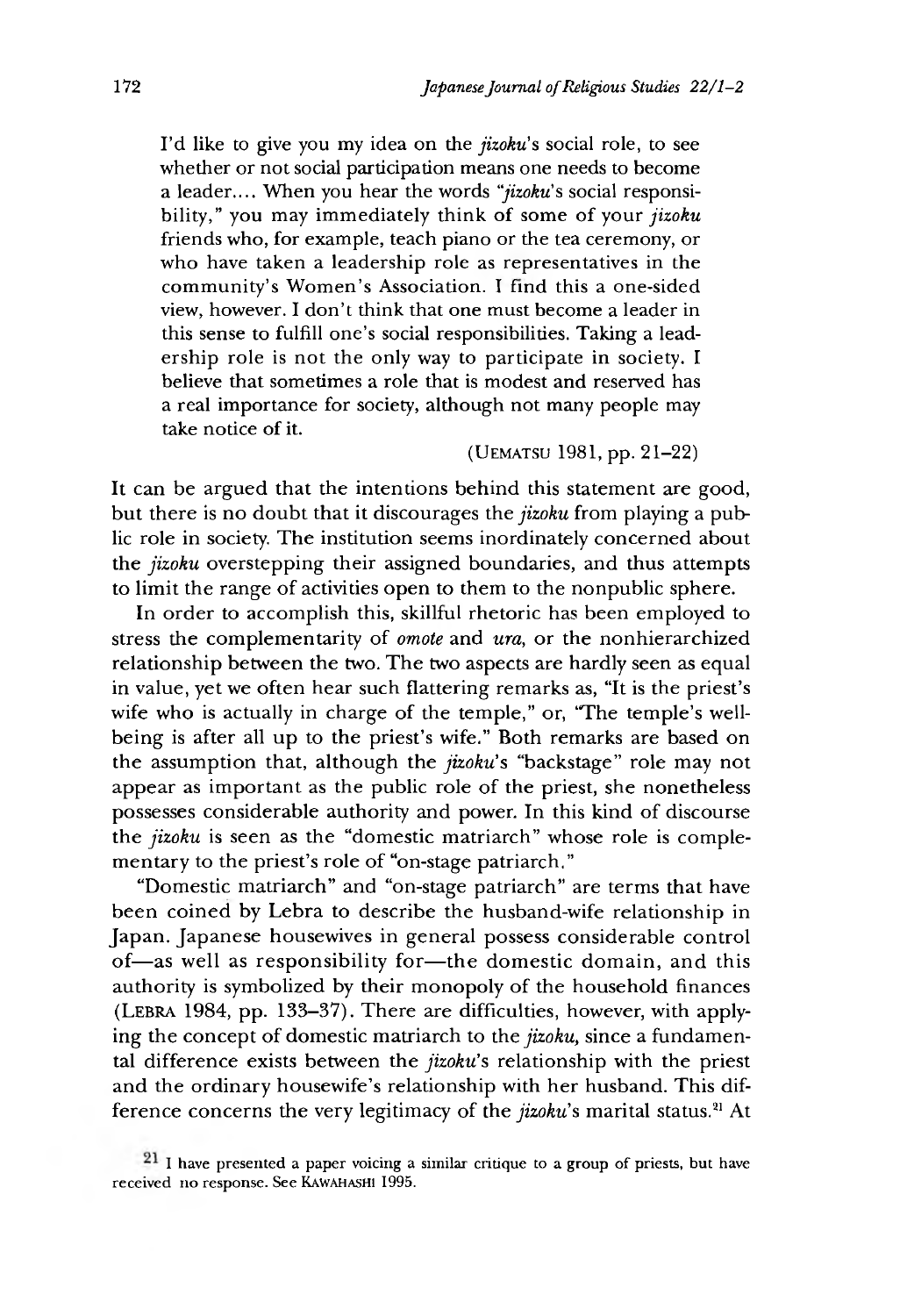this point let us recall the institution's aversion to publicly recognizing the legitimacy of clerical marriage.

#### *Fictitious Celibacy*

Earlier in this paper mention was made of the fact that the monastic rule of celibacy is still an important component of Soto ideology. Reference was also made to an amendment to the Soto Constitution that recognizes the *jizoku* as full-fledged members of the institution. Needless to say, there is a certain amount of tension between the two positions. The amendment is actually quite careful to avoid any reference to clerical marriage, stating simply, "Those who are not priests, but believe in Soto Buddhism's teachings and reside in the temple, are called *jizoku,"* The deceptive nature of this definition lies in the fact that the *jizoku* are defined in a gender-neutral way, so as to cover up the undesirable reality of the priests' abandonment of celibacy. For this reason the amendment has been a disappointment to many *jizoku* and other believers. As a matter of fact, the New Research Group for Doctrinal Studies had proposed another version that included approval of clerical marriage, but their proposal was rejected.<sup>22</sup>

It remains true that, with the exception of Jodo Shinshu (which explicitly acknowledges conjugal ties), a kind of ascetic misogyny prevails in Buddhist organizations.<sup>23</sup> Furthermore, the priests who abandon celibacy are not generally considered to be fully responsible. One gets the impression, instead, that the wives are being charged with bringing about their husband's "transgression."24 I have on a number of occasions heard priests stress Soto Buddhism is fundamentally based on the principles of monasticism and world-renunciation. The most amusing remark addressed to the *jizoku* I have ever heard was to the effect, "Even if you hang your baby's diapers in the temple grounds, do not forget that our sect is not a lay Buddhism!" One cannot help sensing here the sectarian resistance to *the jizoku's* presence.

This resistance to addressing the issue of clerical marriage is not only a factor behind the *jizoku*'s exclusion from the public sphere, but

<sup>23</sup> For a lucid explanation of misogyny in Buddhism, see SPONBERG 1992.

 $24$  The headquarters has published, with the help of their own human rights commission, an excellent guidebook on the issue of discrimination. In the chapter on sexism, the text explicitly states that the burden for breaking the vow should be placed on the priest, but it is in fact the *jizoku* who have internalized the guilt still associated with priestly marriage (SOTOSHŪ SHŪMUCHO 1992, p. 170).

<sup>&</sup>lt;sup>22</sup> The amendment proposed by the New Research Group for Doctrinal Studies was as follows: "The priests are to practice Buddhist training through social activities, which may include marriage" (GENDAI KYŌGAKU KENKYŪKAI 1993, p. 20).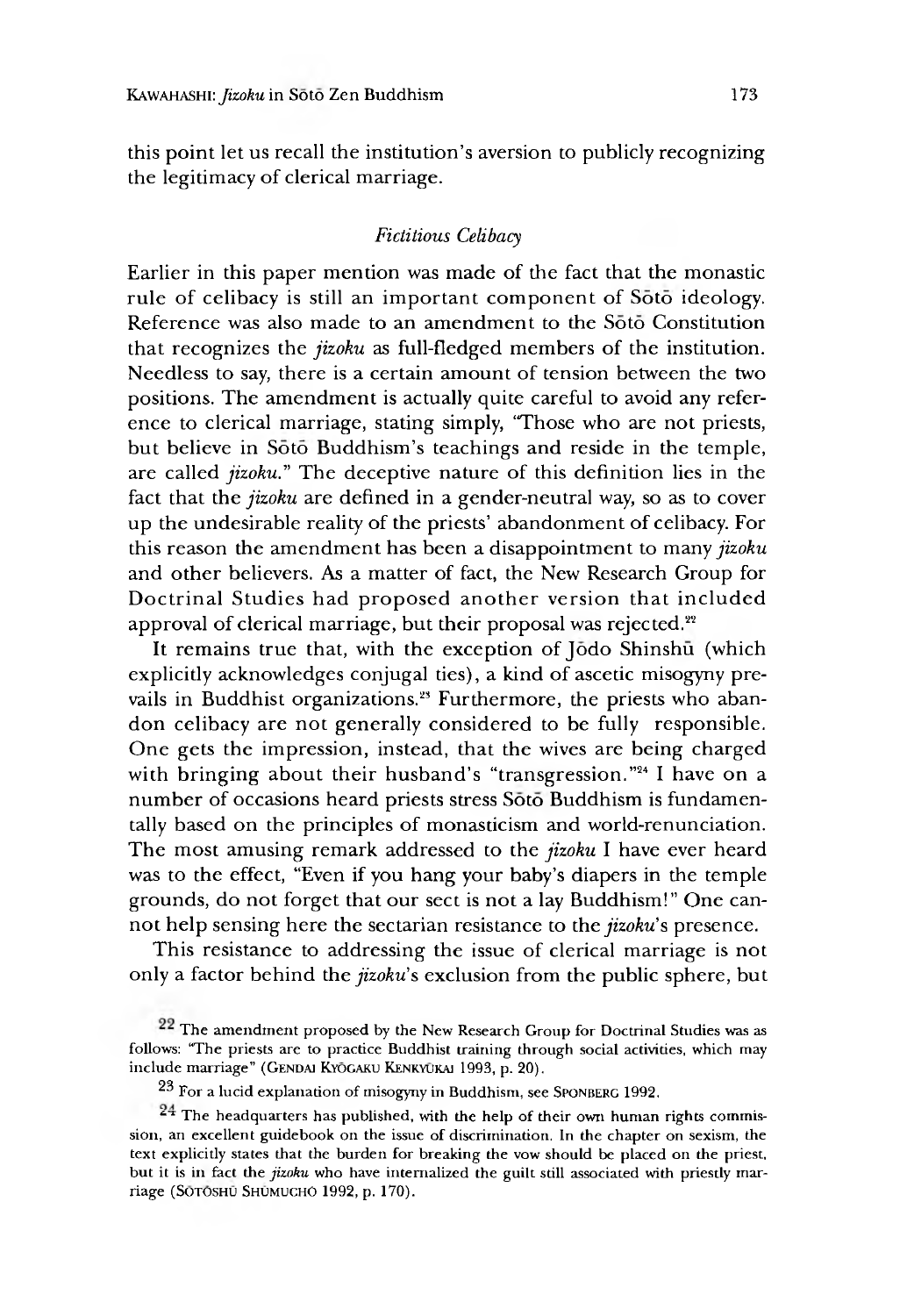also a major cause of the difficulty most *jizoku* have in feeling a sense of pride in themselves as a legitimate part of temple life. One of the highest-ranking priests at Eihei-ji has characterized the *jizoku's* "degenerative" influence as follows:

Although the laity should be emulating the temple lifestyle, instead we find nowadays that temple people are foolishly adopting the lay style of life. This includes even the young monks who come to Eihei-ji for monastic training. I believe that this is clearly the fault of you mothers. No matter how seriously the priests practice in the monastery, you, the *jizoku* women, spoil the disciples. Since you have never undergone monastic training, you introduce the lay lifestyle into the temple. This is why our disciples are unable to do things properly. (NARASAKI 1980, pp. 82-83)

Those who wish to maintain the ideals of world-renunciation and celibacy regard it as a sign of degeneracy that the temple family *{jitei* 寺庭) resembles more and more the lay family *(katei* 家庭). The proponents of a world-renouncing lifestyle do, of course, have their own quite valid standpoint, particularly within a tradition like Zen, which has its roots in contemplative monasticism. It makes little sense, however, to force this worldview upon the ordinary temple, where clerical marriage has been the norm for several generations now. Attempts to do so simply hinder efforts to come to terms with the reality of life in the vast majority of temples today.25

#### *Dissenting Voices*

Thus far I have described how the Soto institution's attitude toward the *jizoku* has disempowered them, leaving the wives only a reduced role with little room for true subjectivity and self-fulfillment. This situation is aggravated by the tendency in various of the training and educational programs designed for the *jizoku* to define Buddhist doctrine in highly androcentric terms. This masks the egalitarian nature of enlightenment, crucial to the orthodoxy of Zen Buddhism—a case in which the "soteriological inclusiveness" of Zen has been submerged by

<sup>25</sup> One example of the irreconcilability of the principle of world-renunciation and the existence of the *jizoku* is the matter of *jizoku* graves. Unlike the case of lay believers, where the wife and the husband are buried together, the *jizoku* has up until now been buried separately from the priest, as the priest is supposedly a world-renouncer. This issue was one of the concerns for the New Study Group for Doctrinal Studies. The institution is now showing a rather lenient attitude toward this restriction, as gradually more *jizoku* women are seeking to be buried with their husbands.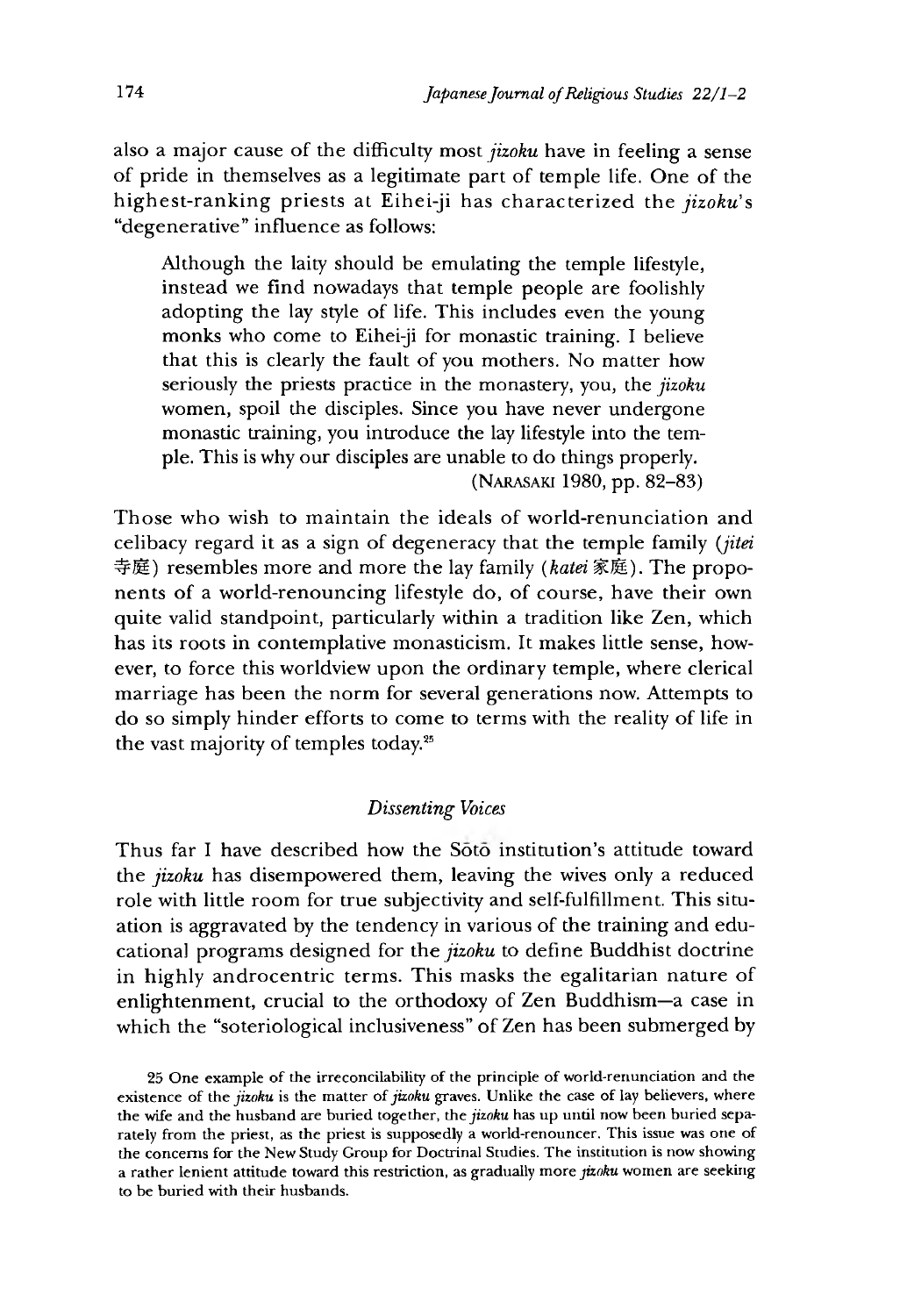the "institutional androcentrism" of the organization. $26$  An influential Sōtō *jizoku*, MUCHAKU Toki, criticizes Sōtō's overall policy on gender roles by stating that "one wonders if most Japanese monks would really appreciate it if the true teachings of Buddha became readily accessible" (1994, p. 198).<sup>27</sup> Indeed, it is rare to find reference in a sermon to, say, the *Raihaitokuzui* 礼拝得髄 chapter of Dogen's *Shobogenzo* 正法眼蔵,which presents the egalitarian teachings of Soto Buddhism.28

The anger and frustration felt by may wives have found expression in the proceedings of the annual convention of *jizoku* representatives *(jizoku chudshukai* 寺族中央集会〉held by the headquarters. Here one can find many objections to the sect's unenlightened policies toward the *jizoku.* For example, one *jizoku* criticized the headquarters in the following way:

You always tell us "work, work, work." Then what have we got when our husband dies? Nothing is guaranteed for us, the *jizoku.* We are just like ordinary women with no special skills or training. There should be proper guidelines to assist us as *jizoku* women.

#### (SOTOSHŪ SHŪMUCHŌ KYŌGAKUBU 1982, p. 43)

Yet another bitter criticism raises the issue of *jizoku* graves:

While we are alive we are made to help the priest. We are flattered by phrases like "it's all up to you" or "we owe everything to your work." But once we die, we are treated miserably. The priest has a marvelous grave for himself, but what about us? We only have a small and miserable-looking grave. We should get together and fight in order to make the temple a better place for us to live in!

(SOTOSHŪ SHŪMUCHO KYOGAKUBU 1979, p. 58)

Discontent is likewise directed at the institution's unwillingness to provide a proper education for the *jizoku.* One finds several instances of requests from the *jizoku* for more opportunities to study Buddhist doctrine and sutras.29 Indeed, in a recent survey the most frequent of

 $28$  An exception I found is a sermon by a distinguished preacher, Tsuji Jungen. His talk is well-balanced and aimed at encouraging ihe *jizoku* (Tsuji 19y0).

<sup>29</sup> See, for example, SOTOSHU SHUMUCHO K vOGAKUBU 1980, p. 52. This type of request is partly motivated by their awareness that the laity are often better versed in the Buddhist scriptures than the *jizoku*.

<sup>&</sup>lt;sup>26</sup> See Sponberg 1992. Bernard Faure is also correct in pointing out that in Zen/Ch'an "the equalization of the sexes in principle coexisted with the monopolization of authority by men" (FAURE 1991, pp. 231-57).

*H* Muchaku Toki is well known as perhaps the most influential *Soto jizoku.* She lives in a Sōtō temple in Chiba with her husband, Muchaku Seikyō, who is a popular social critic.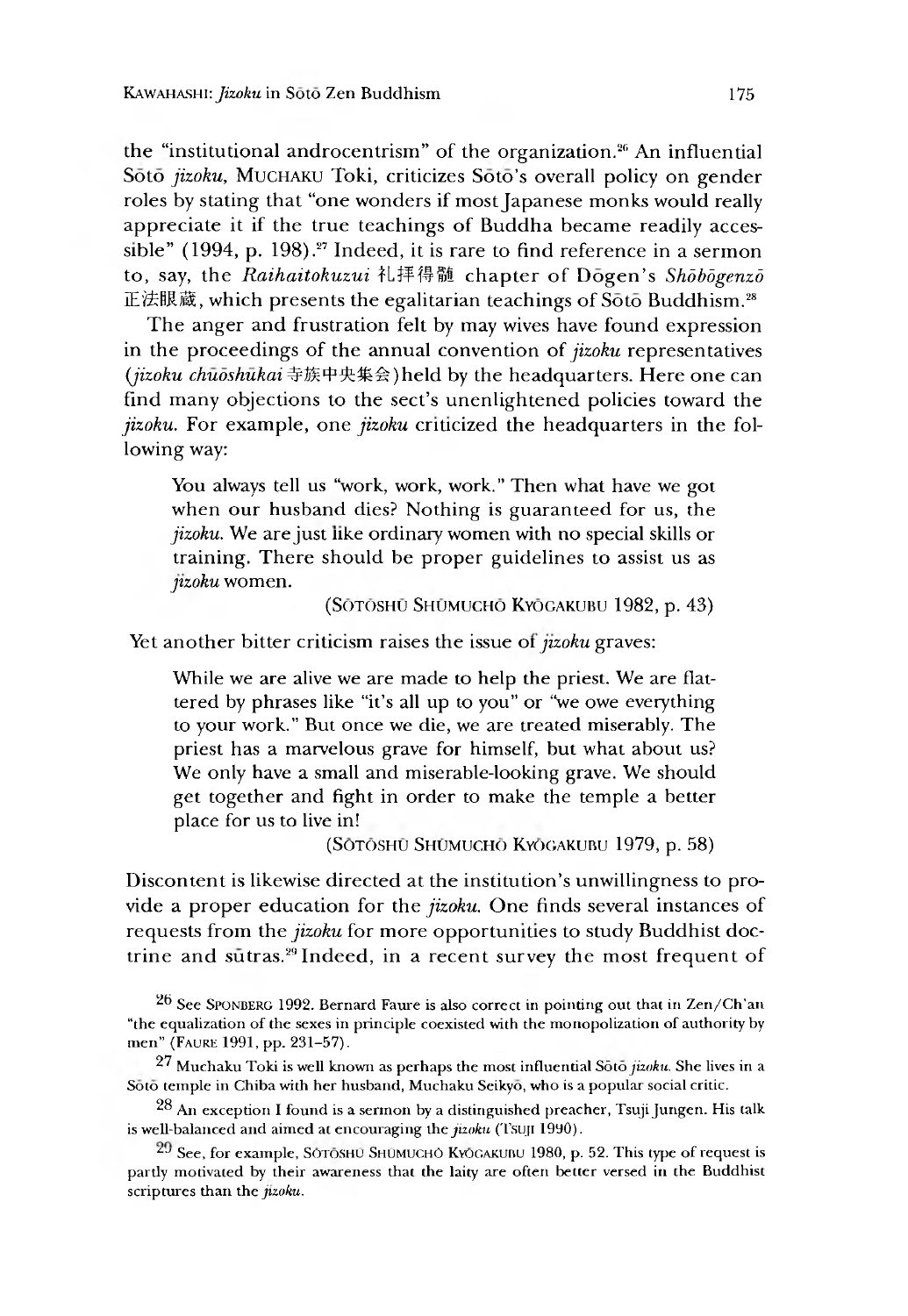eight possible responses to the question "What is your biggest worry?" was "Lack of knowledge of Buddhism," surpassing even 'The problem of a successor." In addition, 95.6% of the *jizoku* answered "yes" to the question, "Do you want to study more about Buddhism?" (turned out that only 30.2% of them had actually had the opportunity to do so).<sup>30</sup>

The proceedings also contain calls from many *jizoku* for a more priestly role for themselves, as well as for more opportunities to participate in society.<sup>31</sup> At a recent seminar that formed part of the requirements for the *jizoku* correspondence course, I had the opportunity to speak with a number of *jizoku* women ranging in age from the early thirties to the late fifties. I was surprised at how many confessed to me that, if only they had the chance, they would like to spend a short period of time at a convent to familiarize themselves with Buddhist teachings and rituals. One explicitly told me that if she were more familiar with what the priests are doing as religious specialists, then she would no longer feel insecure vis-a-vis both the priests and parishioners. Others showed a high degree of interest in the Soto Sect Volunteer Association, which has been forming an active network of volunteers among both temple people and the laity. Their interest indicates a desire to establish a place for themselves as more responsible and full-fledged members of society, both in the temple and in the surrounding community.

Mention should be made here of an innovative project recently initiated by the Soto headquarters. The above-mentioned proceedings show that as early as *1974 jizoku* representatives had requested publication of their opinions in the Soto sect's official bulletin, *Sotoshuho.* (Sotoshū Shūmucho KyoGAKUBU 1974, p. 37). At the 1992 meeting the same request was made, and in addition one representative pointed out that, in order to give a more concrete and legitimate status to the *jizoku*, the headquarters should include *jizoku* representatives on the various committees and assemblies associated with the sect (SOTOSHŪ SHŪMUCHO KYŌGAKUBU 1992, p. 45).<sup>32</sup> These requests were motivated by the way in which the various *jizoku* seminars and annual conventions had been organized. On these occasions the *jizoku* were

 $30$  Based on information gathered by the headquarters in 1994. Partial results are available in *Sotoshuho* 10 (1994), pp. 29-31.

 $31$  Kuroda Zuiō, a leading Sōtō sect nun, conducted a survey of the *jizoku* that showed their awareness of the need to undergo Buddhist training, learn more about the scriptures, and obtain certified recognition as religious specialists (KURODA 1994, pp.19-20).

 $32$  For example, the membership of the Soto Assembly (Sotoshu Shugikai 曹洞宗宗議会), the supreme decision-making organ of the sect, is monopolized by male priests. The Soto Nuns' Organization has succeeded only once in sending a representative to the Soto Assembly. See UCHINO 1987.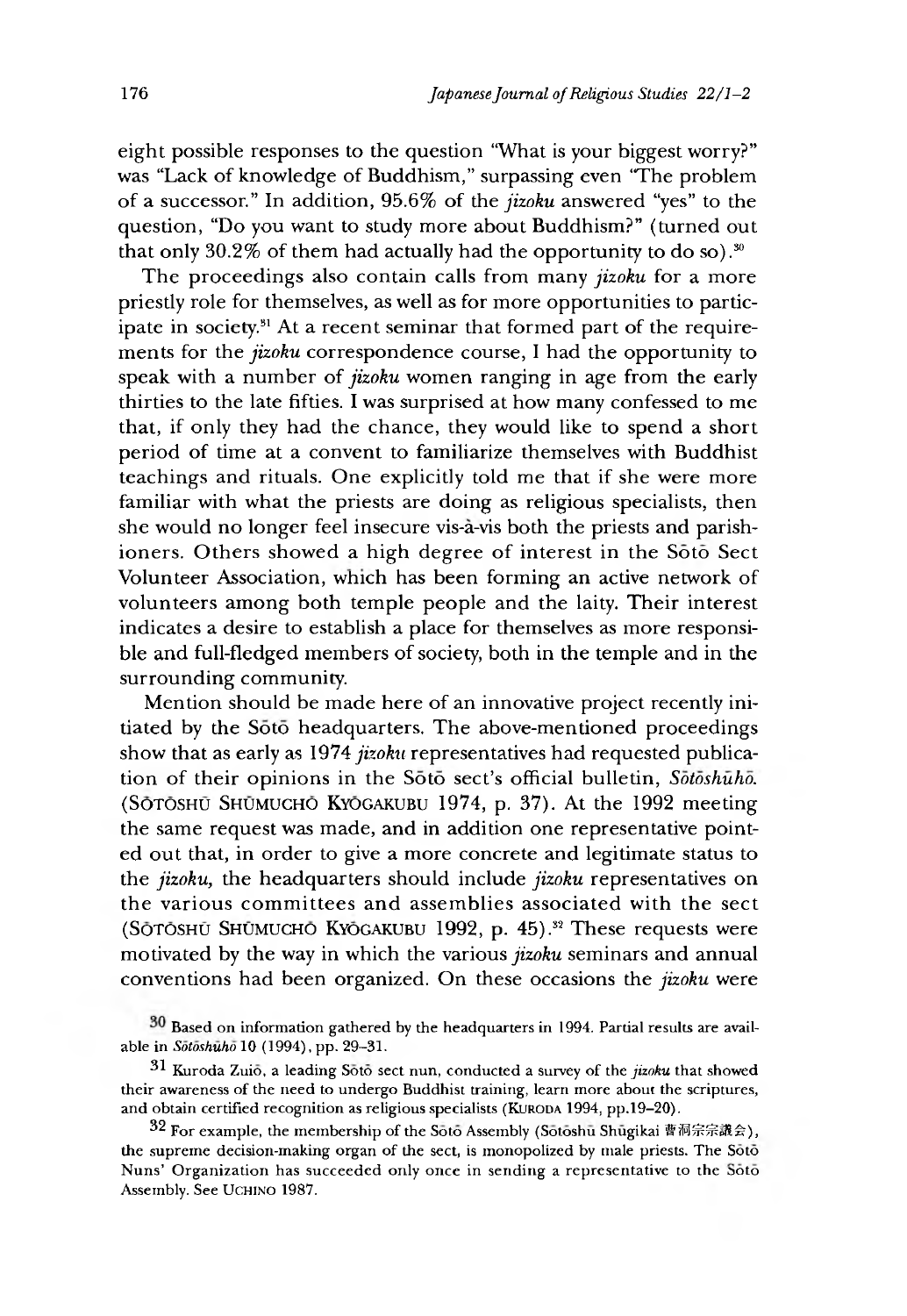seldom given any decision-making authority and were expected to passively accept the directives of a few male priests representing the headquarters. Although some, as we have seen, dare to challenge the institution, there is little exchange of ideas, and the hierarchized relationship makes it difficult for the *jizoku* to speak up.

In 1994, the headquarters' publishing division decided to publish several special issues of the sect's bulletin on various problems faced by the Soto organization. As part of the project a "Letters to the Editor" section was created for the bulletin, and from the May issue letters from the *jizoku* started to appear. These letters, like those quoted above, expressed the wives' frustrations and asked the institution for greater sympathy.33 As a result, the entire September issue was given over to the *jizoku* problem, with feature articles by three female members of the Soto organization. Among all the special issues of the bulletin to date, this was the one that has received the most attention. This year the publishing division appointed two female members (one representative for nuns and one for the *jizoku) to* the committee that plans the special issues.<sup>34</sup>

## *Reconstruction of the Tradition: The Birth of Jizoku*

We have explored how the Soto institution has defined key points of doctrine in androcentric terms and thereby restricted female members of the organization to limited roles.<sup>35</sup> We now need to consider whether there is a future for the *jizoku* within the organization, and what the possibilities are for elevating their status.<sup>36</sup>

<sup>33</sup> One letter from a *jizoku* stated that she had been preoccupied with the idea of suicide for the first three years of her marriage *{Sotoshuho* 11[1994] p. 15). It should be noted that many of the letters are anonymous, which testifies to the difficulty of their position.

34 This year these two representatives are Igawa Etsudō, a distinguished Sōtō nun, and myself. There are five male members on the committee.

 $35$  I have no intention here of labeling all male members of the institution as "sexists" lacking in sympathy for women. This would be an overgeneralization—one can certainly find dissenting voices among males, including conscientious members of the Human Rights Commission (Sotoshu Jinkenyogo Suishin Honbu 曹洞宗人権擁護推進本部). Mention can also be made of Ishikawa Rikizan, a professor of Buddhism at Komazawa University.

 $36$  This paper has limited its focus to the problem of the priests' wives, and for this reason issues pertaining to nuns, another oppressed category of women within the institution, could not be taken up. A common piece of rhetoric used by male priests to block the statuselevation of the *jizoku* is that "nuns would not appreciate it if the *jizoku* were to become too powerful." This is partially true (see UCHINO 1987, especially pp. 171–72). The potential for conflict between the *jizoku* and nuns, however, occurs precisely because the m ale priests do not treat nuns as their equals. Instead of limiting *thcjizoku's* advancement, efforts should be made to elevate the nuns' status.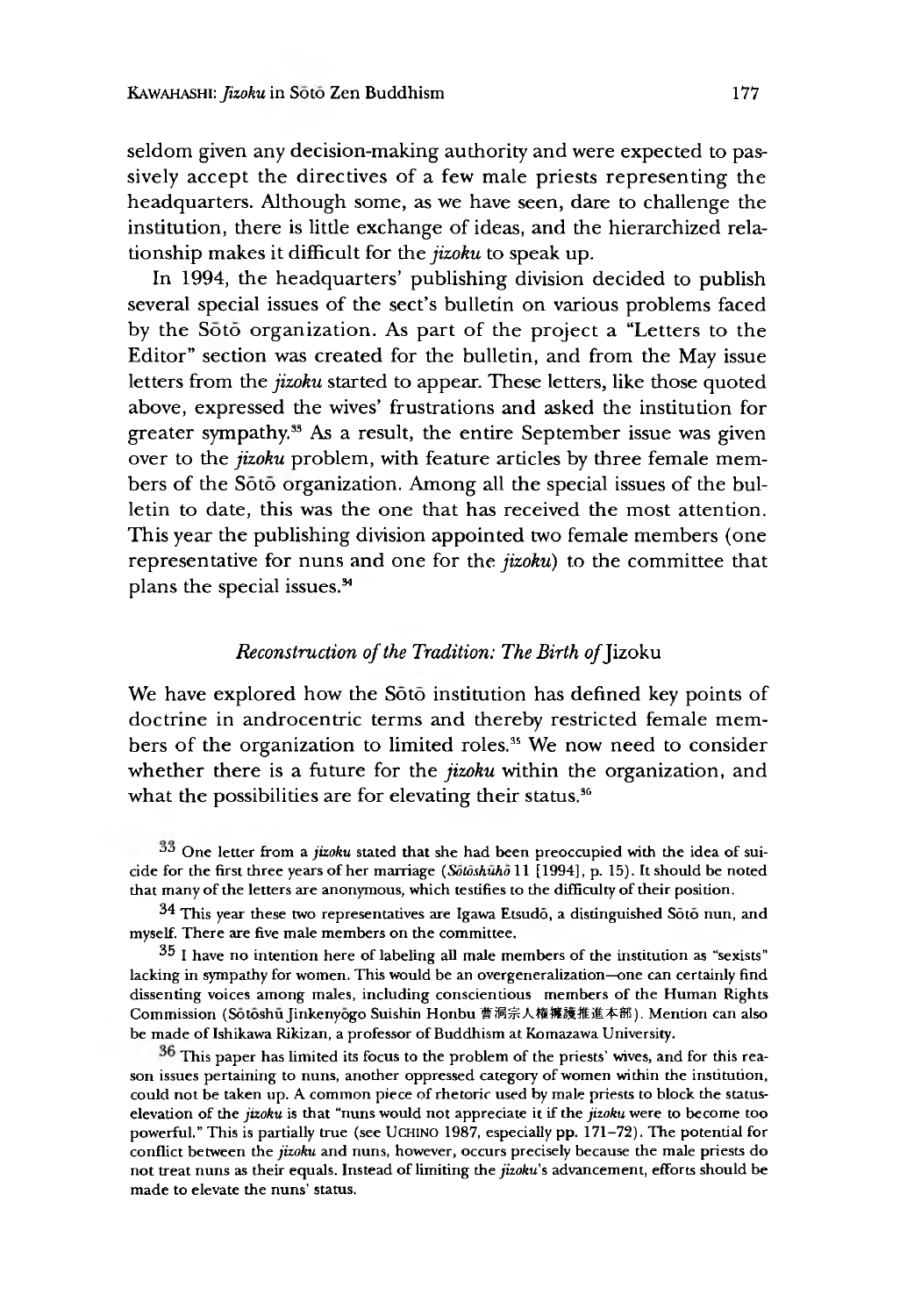The attempt to classify the *jizoku* within the anachronistic category of *upavasa,* mentioned at the beginning of this paper, would have provided no solution: it would only have rigidified and reinforced the hierarchical order of monks, nuns, *upavasa (jizoku)*, laymen, and laywomen.37 Instead of adopting euphemisms of this sort, the institution should rid itself of the deceptive ideal of celibacy and seek a more eclectic means to transform itself in a way faithful to the reality of present practice. This solution has been proposed by many; indeed, YAMAUCHI Shun'yū, a professor of Buddhism at the Sōtō-affiliated Komazawa University, has been advocating it for the last thirty years. It is unrealistic in the contemporary world to preach the traditional doctrine of world-renunciation *(shukke shugaku* 出家宗学)and identify temple life with monasticism (1990, pp.  $222-24$ ). Yamauchi points out that, since family lite has laicized the clergy, this reality must be recognized as part of a reconstruction of the tradition.<sup>38</sup>

Once the *jizoku* are recognized as legitimate members of the temple and not as something comparable to quasi-concubines, the next step would be to secure for them educational opportunities leading to the conferral of an authorized license. One letter published in the official bulletin articulates this point well (Seno 1994). The writer argues that the license of "subteacher" *{jun-kydshi* 准教師),which the *jizoku* can presently obtain by completing an educational program designed by the headquarters, is of no practical value. She then points out the merits of granting *jizoku* a license similar to that of the priest- -the parishioners, certainly, would prefer a well-educated *jizoku* with proper credentials to teach. She concludes that if a temple is truly to be a place for enlightening people, those who reside there, including the *jizoku*, should be trained as religious specialists.

This position is eminently reasonable. In order to turn this proposal into a reality, however, it will first be necessary to implement institutional reforms aimed at eliminating the restrictive gender roles espoused by many Buddhist organizations. As indicated in my comments on the "cult of motherhood" and the hierarchized relationship between *omote* and *ura* roles, the traditional assumptions of gender differentiation do not allow for the affirmation of the full personhood of

<sup>&</sup>lt;sup>37</sup> This analysis was suggested by Yoshizu Yoshihide (personal correspondence). I thank him for his insight.

 $38$  SASAKI Kōkan (1984) offers, from an anthropological perspective, the insightful view that both the priest and the *jizoku* live somewhere in between the traditional monastics and the laity, a fact that actually enhances the services they render at the temple. This is because people come to the temple with diversified needs, in order to answer which the temple members require experience of the multidimensional aspects of life. In other words, he encourages temple members to make use of their laylike quality.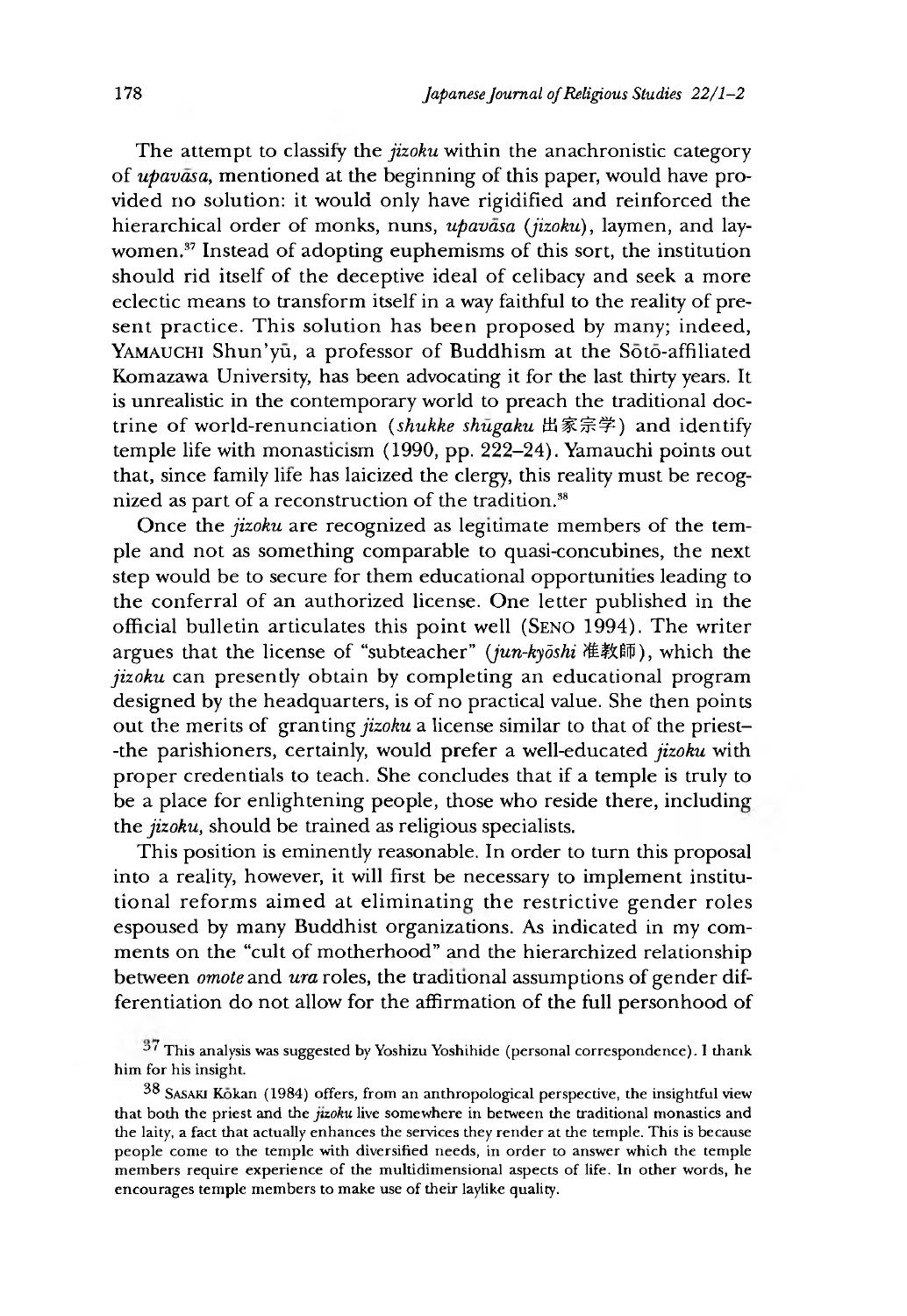women within the Soto organization. Under the present system it is nearly impossible for the *jizoku* to train at a monastery, since they are tied to the temple by their "triple role." In order to fascilitate equal access to educational opportunities, the institution must encourage its male members to participate in the dual-parenting of the successor, so that both the authority for and responsibility of raising him are divided equally between the *jizoku* and the priest.

In addition, the hierarchized realms of the priest and *jizoku* must be interfused through a revalorization of domesticity. The Soto organization should, in other words, shift from a position that emphasizes only the *jizoku*'s role in domestic duties to one that stresses the participation of the priest as well. This would help reduce the burden on the wives and provide time for them to fulfill a more specialized role in the temple. There should be no obstacle to this if the leaders reinstate the importance of household activities as a spiritual discipline (see GROSS 1993, pp. 276-78). Even those liberal priests who have been encouraging the *jizoku* to take on a more priestly role seem unaware of the fact that such a role would only place additional burdens on the *jizoku* unless they are released from their sole responsibility for domestic tasks.<sup>39</sup>

This proposal mirrors the solution offered by Lebra to the more general problem of working Japanese women. Lebra suggests that the realization of a nonexploitative relationship between husband and wife is possible only when a woman's double career is "matched by her husband's double career, together making a quadruple career" (1984, p. 313).

The *jizoku* must define for themselves the roles that will be nonexploitative and give them a sense of self-fulfillment and self-reliance. These roles may vary considerably depending upon the personal interests of the *jizoku* and the characteristics of her particular temple; choices must be based upon the suojectivity of the individual *jizoku.* The experience of temple wives is not uniform; claims of "the shared experience of women" were long ago called into question (Moore 1988, pp. 1-11). If all *jizoku* were forced into roles imposed upon them by the institution, or even by the more capable and privileged group of temple wives, this would only comprise another form of injustice. For this reason the priestly role should not be required for all *jizoku.* Some may indeed opt for a female priestly role and participate in ritual performance, but others may find their mission in other activities, in which case they might be better off establishing an inde-

On this point see my response to a solution to the *jizoku* problem proposed by a young male priest. KAWAHASHI 1994 (b).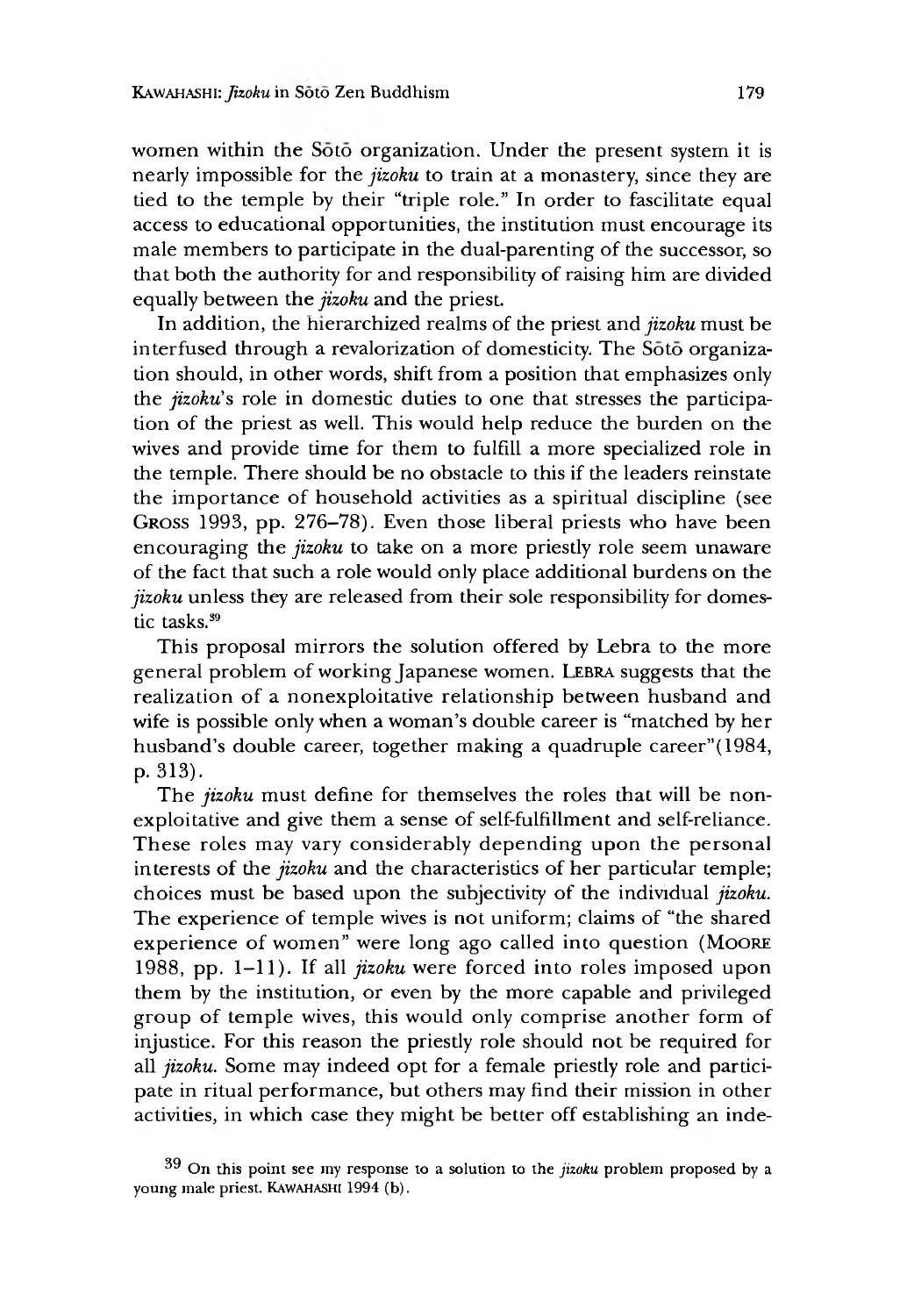pendent position within the temple where they could exercise a degree of independence from the priest. They might serve as teachers of Buddhist doctrine,as more traditional instructors of calligraphy, tea, or *baika* 梅花,<sup>40</sup> or as leaders of a volunteer activity utilizing the resources of the women's association connected with the temple.

Also beneficial in this respect would be an exchange of ideas among Soto-sect *jizoku* from different regions and of different ages. This might help the *jizoku* organize study groups of their own with topics, textbooks, and instructors geared to their personal needs. It might also contribute to the formation of consciousness-raising activities aimed at overcoming essentialist views of the "ideal *jizoku* woman," views that many temple wives have thoroughly internalized.

Additional contributions to advancing the position of the *jizoku* might be made through interreligious dialogue among women of different Buddhist sects. Both the Hongan-ji and Otani schools of Jodo Shinshu have established committees to discuss *jizoku* issues. It should be noted that in Jodo Shinshu, where the *jizoku* are generally thought to have a more clearly defined and thus higher status, various problems of female oppression still exist.41 Nevertheless, the achievements of the women in these groups, the product of many years of struggle, is something to be emulated by the Soto organization.<sup>42</sup>

Activists outside the Buddhist organizations might object that the *jizoku*'s efforts to find a better role for themselves through the institution are self-deceptive and self-destructive. They may deride as ignorant the adherence of these women to the Buddhist tradition, and criticize those who are struggling within the tradition as self-deluded collaborators of Buddhist patriarchy. Such critics might assert that the best way for the *jizoku* to better themselves is simply to sever their ties with the temple. It is questionable, however, whether this type of "destructionist" discourse really helps to better the position of the *jizoku.* True empowerment lies in the *jizoku* reclaiming their pride and confidence as indispensable members of the temple, endowed with a certified public role. This goal should not be dismissed as passive exploitation or incorporation by the institution. Outside critics should

 $^{41}$  For a brief history of relevant developments in the Otani School, see INOUE 1989.

 $42$  In terms of consciousness-raising programs, these two sects are far more advanced than the Soto sect. For example, the manual for *jizoku* published by Honganji clearly states that sexism is something the *jizoku* must overcome, a position not seen in an equivalent text published by the Sōtō sect. See JODO SHINSHŪ HONGAN|IHA SOSHIKIBU 1983, p. 54.

*Baika* is a recently developed Buddhist art form, in which songs expressing Buddhist doctrine are sung. It is especially popular among laywomen, and many *jizoku* belonging to the older generation teach *baika* at their temples.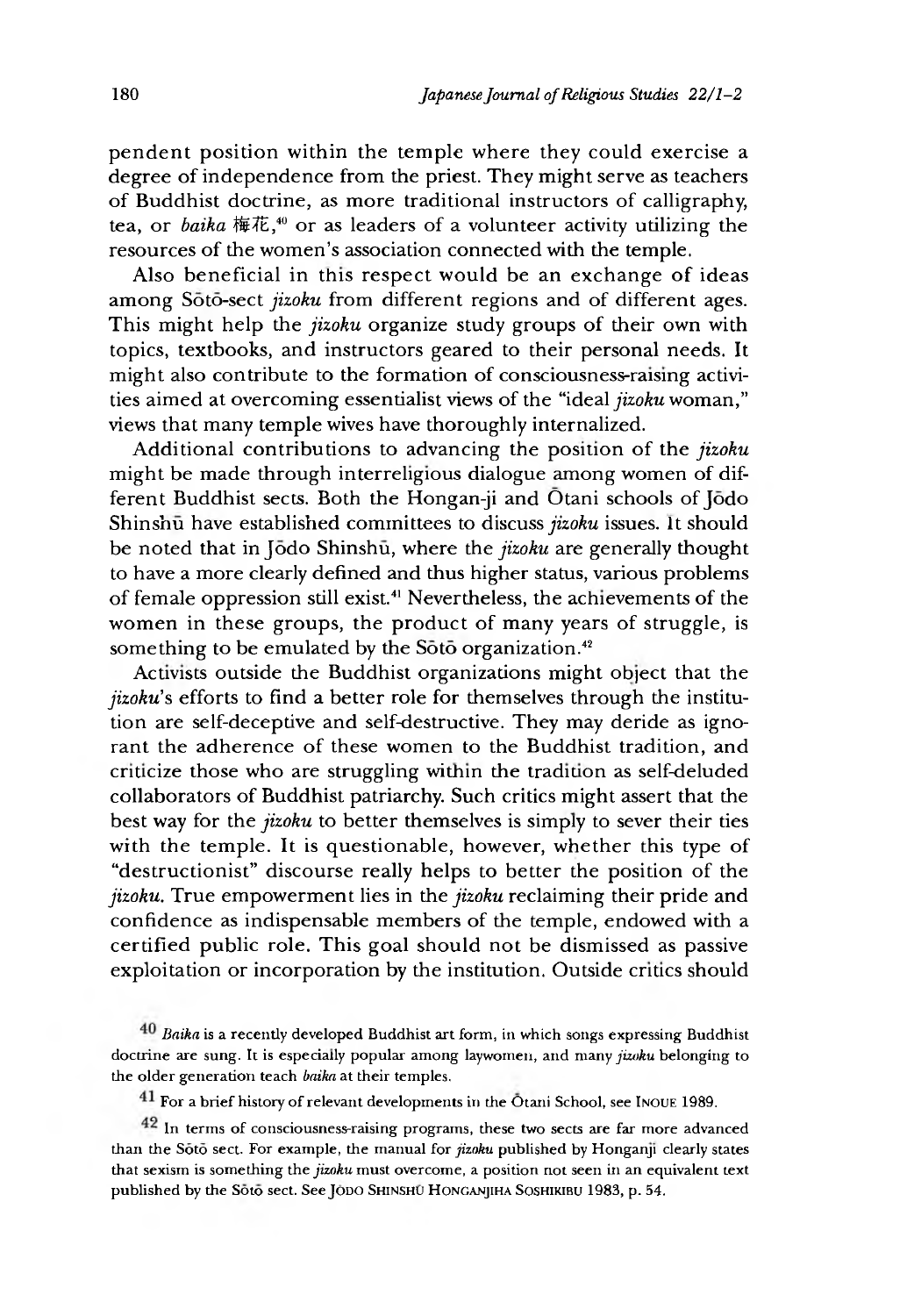respect the desires of those seeking positive experiences within the tradition.

It is often said that Buddhist attitudes toward women are shaped in response to the social circumstances of the day. If this is true, the institution should revise its conservative and authoritarian structure in order to conform to contemporary Japanese society, which is gradually becoming conscious of the need for gender equality.43 Instead of trying to cover over the existence of the *jizoku,* Japanese Buddhist institutions should regard the rise of *the jizoku* as a benefit to all, and consider it an oppportunity to redefine and transform their heritage.

#### **REFERENCES**

BATESON, Gregory

- 1972 *Steps to an Ecology of Mind.* New York: Ballantine Books.
- FAURE, Bernard
	- 1991 *The Rhetoric of Immediacy,* Princeton: Princeton University Press.
- GENDAI KYŌGAKU KENKYŪKAI 現代教学研究会, ed.
- 1993 *Dai-ni ki gendai kyogaku kenkyukai kenkyuhokoku* 第二期現代教学 研究会研究報告. Tokyo: Sotoshu Shumucho Kyogakubu.
- GROSS, Rita
	- 1993 *Buddhism after Patriarchy.* Albany; State University of New York Press.
- HABITO, Ruben
	- 1991 Kaiho no Bukkyo no tame ni 解放の仏教のために*. Kikan Bukkyd* 15: 328-35.

INOUE Setsuko いのうえせつこ

- 1989 Bukkyō no Joseisabetsu ni idomu tera no onna tachi 仏教の女性 差別に挑む寺の女たち*. Fujin koron* 5: 322-29.
- lT6J6ji伊藤襄爾
	- 1987 Kyōka to ji'in keiei 教化と寺院経営. *Jizoku kenshū* 寺族研修 8: 8-49.
- 1992 Gangyō ni ikiru 願行に生きる. *Jizoku kenshū* 13: 40-68.
- JODO SHINSHU HONGANJIHA SOSHIKIBU 浄土真宗本願寺派組織部,ed.
	- 1983 *Jitei Fujin Noto* 寺庭婦人ノート. Kvoto: Shumu Jimukyoku Honganji Shuppansha.
- Kawahashi Noriko 川橋範子
	- 1994a Jizoku wa shūmon ni nani o nozomu ka 寺族は宗門に何をのぞむか. *Sotoshuho* 9:11-15,

 $^{43}$  In this context, Ruben HABITO's work (1991) on a Buddhology of Liberation, a rereading of Buddhist scriptures from the viewpoint of the oppressed, is rich in insight.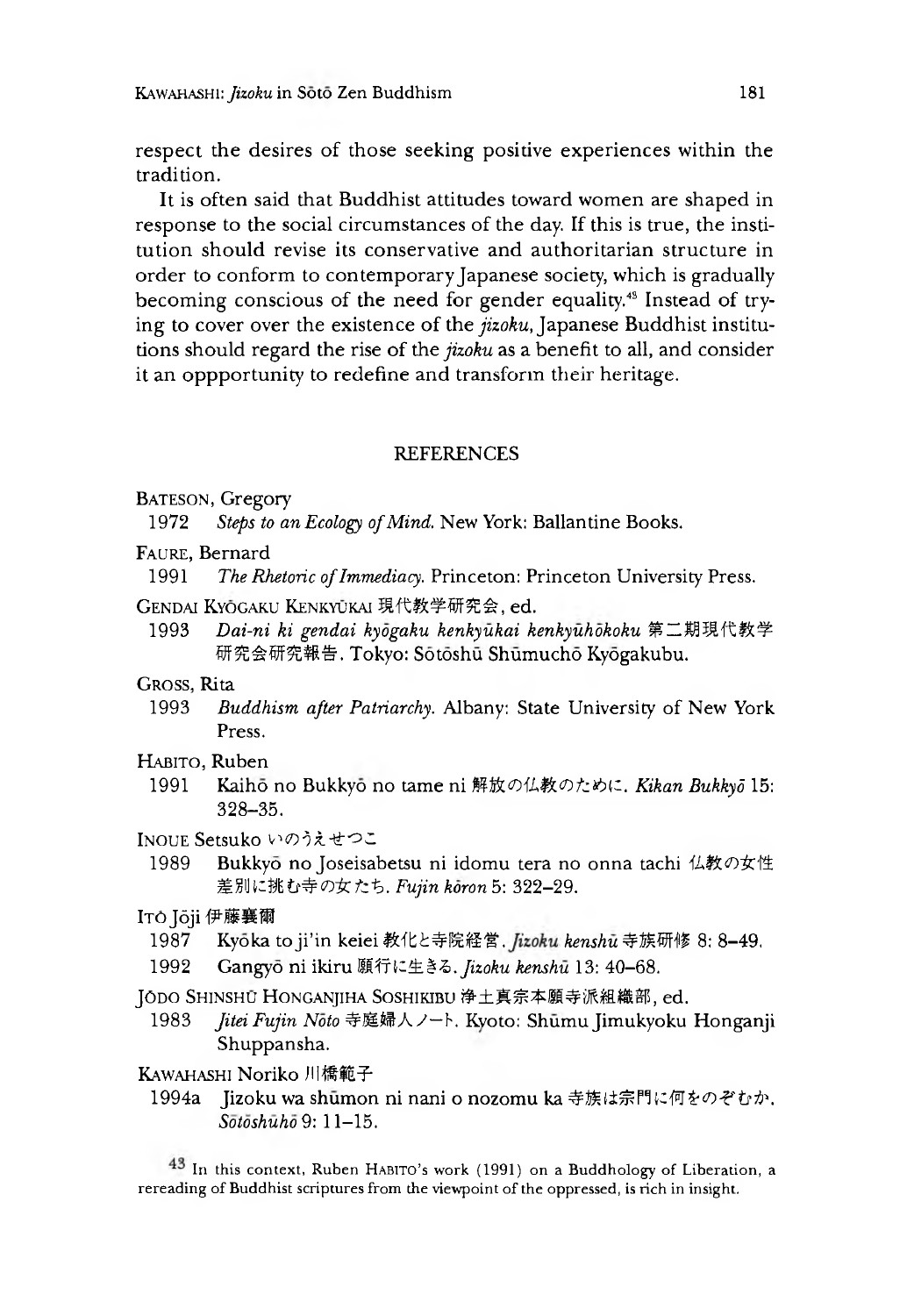- 1994b Kikkawa Teigen e no kanso 吉川提言への感想*. Sotdshuho* 11:18-20.
- 1995 Jizoku—Atarashii moderu no sōzō ni mukete 寺族—新しいモデル の創造にむけて*. Kydka kenshu* 38:194-98
- KIZAKI Kosai 木崎浩哉
	- 1983 Sōken ni asu o mite 双肩に明日を見て. In *Jizoku kenshū* 4, Sōtōshū Shūmuchō, ed., pp. 5-21.
- **KURODA Zuio 黒田随応** 
	- 1994 Jizoku o kangaeru 寺族を考える*. Sotoshuho* 9:15-20.
- KUWABARA Bison 桑原眉尊
	- 1987 Howa 法話. In *Dai-nijunikai jizoku chuo shukai* 第22回寺族中央集会, Sōtōshū Shūmuchō, ed., pp. 27-37.

#### Lebra, Takie S.

1984 *Japanese Women.* Honolulu: University of Hawaii Press.

#### MINAMOTO Junko 源 淳子

1982 Bukkyōkai ni ikiru gendai josei 仏教界に生きる現代女性. Joseigaku *nenpd* 11**:**33**—** 40**.**

## MOORE, Henrietta

1988 *Feminism and Anthropology.* Minneapolis: University of Minnesota Press.

## MUCHAKU Toki 無着とき

1994 Otera no niwa ni hana ippai お寺の庭に花いっぱい. Tokyo: Pantaka.

#### NAKANO Yushin 中野優信

1995 Sōtōshū ni okeru jizoku mondai to seshūsei 曹洞宗における 寺族問題と世襲制*. Kydka kenshu* 38:179-83.

#### NARASAKI Ikkō 楢崎一光

1980 Eiheiji no seikatsu 永平寺の生活,In *Jizoku kenshu,* Sotoshu Shumucho Kyogakubu Shidoka, ed., pp. 58-84.

#### ODAWARA Toshihito 小田原利仁, ed.

1993 *Toshi danshinto no shukyd ishiki* 都市壇信徒の宗教意識. Tokyo: Sōtōshū Shūmuchō.

## Sasaki Kokan 佐々木宏幹

1984 Korekara no seishokusha zō ni tsuite これからの聖職者像について. *Dai-nijukkai jizoku chudshukai hdkokusho*,Sotoshu Shumucho Kyokabu Shidoka, ed., pp. 6-30.

## SENO Misa 瀬野美佐

1994 Letter to the editor, *Sotoshuho* 12: 30-34.

## SOTOSHU SHUMUCHO 曹洞宗宗務庁.ed.

1992 *Sabetsugo o kangaeru gaidobukku*差別語を考えるガイドブック,Tokyo: Sōtōshū Shūmuchō.